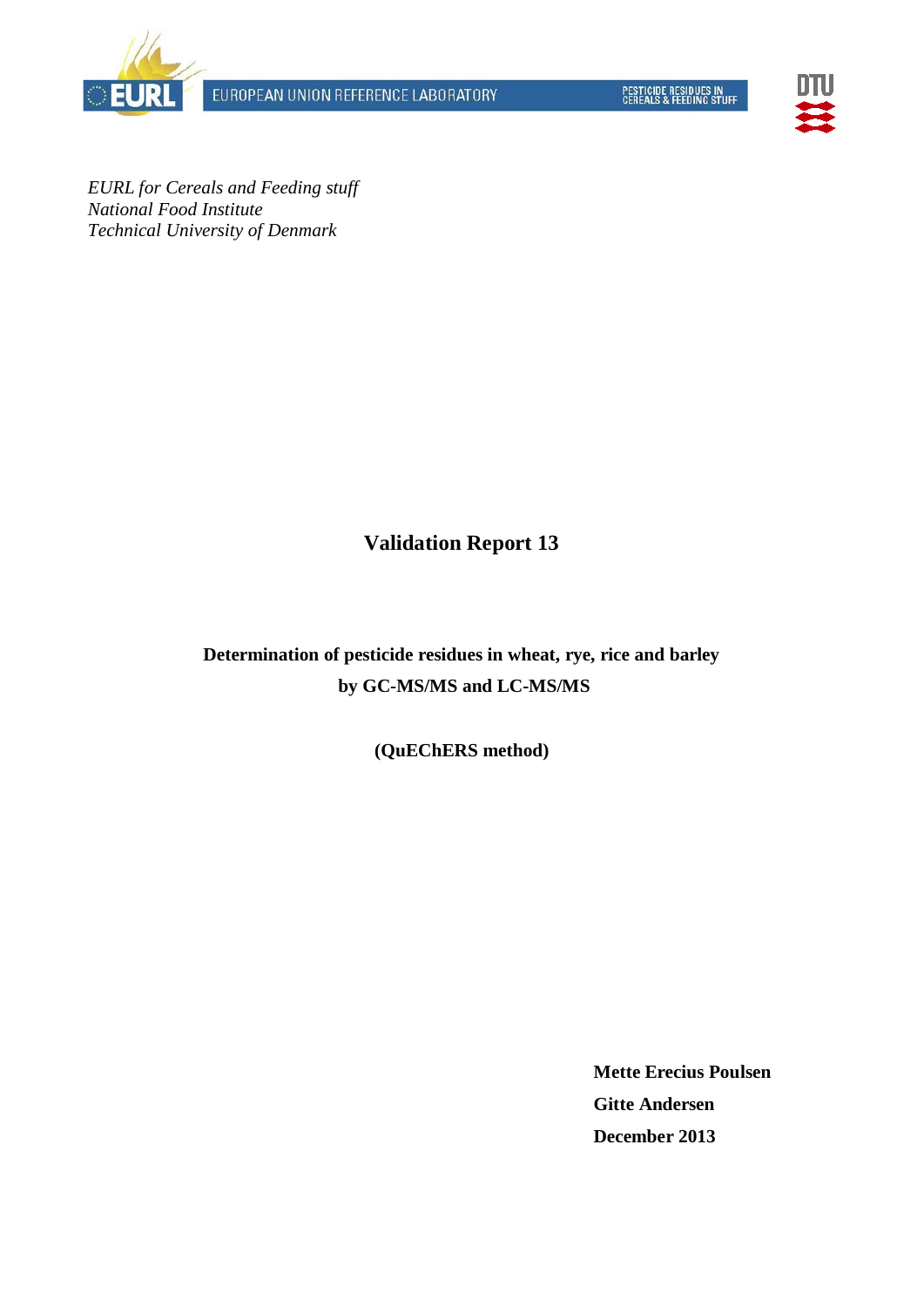## **CONTENT:**

| Appendix 2. Recoveries, repeatability ( $RSDr$ ), internal reproducibility ( $RSDR$ ) and Limit of<br>Quantification (LOQ) for pesticides validated on 5 cereal commodities, wheat, oat, rye, rice and |
|--------------------------------------------------------------------------------------------------------------------------------------------------------------------------------------------------------|
| Appendix 3. Recoveries, repeatability ( $RSDr$ ) and Limit of Quantification (LOQs) for pesticides                                                                                                     |
| Appendix 4. Recoveries, repeatability ( $RSDr$ ) and Limit of Quantification (LOQs) for pesticides                                                                                                     |
| Appendix 5. Recoveries, repeatability ( $RSDr$ ) and Limit of Quantification (LOQs) for pesticides                                                                                                     |
| Appendix 6. Recoveries, repeatability ( $RSDr$ ) and Limit of Quantification (LOQs) for pesticides                                                                                                     |
|                                                                                                                                                                                                        |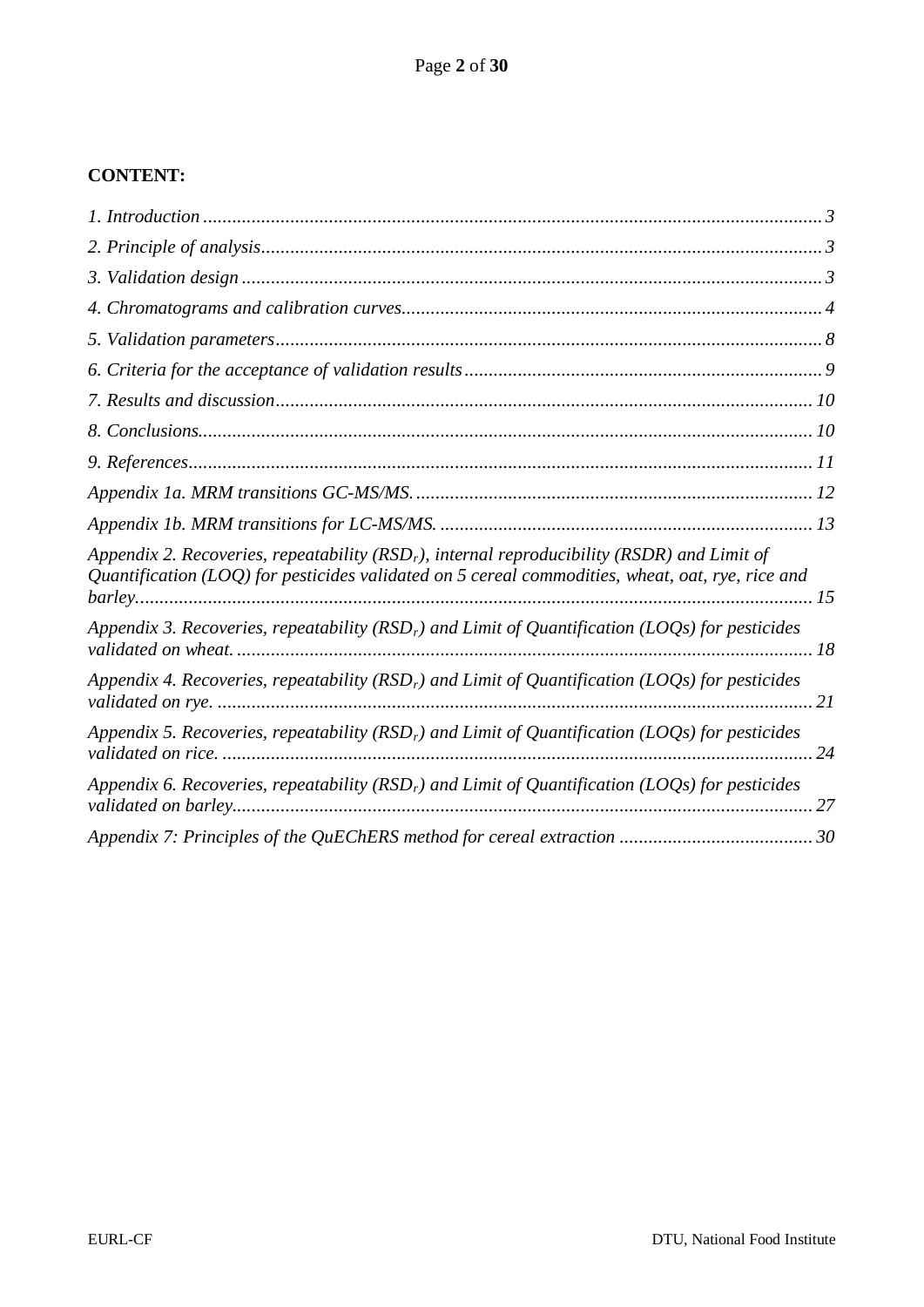## <span id="page-2-0"></span>**1. Introduction**

This report describes the validation of the QuEChERS method combined with GC-MS/MS and LC-MS/MS. The method was sought validated for 45 pesticides in wheat, rye, rice and barley. The QuEChERS method has an extraction and clean-up step, which has been developed to be Quick, Easy, Cheap, Efficient, Rugged and Safe. The method is most commonly used on fruit, vegetables and cereals<sup>1</sup>.

## <span id="page-2-1"></span>**2. Principle of analysis**

**Sample preparation:** The samples is milled with a sieve at 1 mm.

**Extraction:** The sample is shaken and a salt and buffer mixture is added and the sample is shaken again.

**Clean-up:** After centrifugation the supernatant is transferred to a tube and put in -80 degree freezer. When the extract is almost thawed it is centrifuged and the supernatant is transferred to a tube with PSA and  $MgSO<sub>4</sub>$ . After shaking and an additional centrifugation step the final extract is diluted 1:1 with acetonitrile to obtain the same matrix concentration as in the calibration standards. **Quantification and qualification:** The final extract is analysed by GC/MS/MS and LC-MS/MS.

GC-MS/MS: The pesticide residues are separated on a DB5-MS column and detected by tandem mass spectrometry (MS/MS) operating with electron energy at 70 eV, source temperature at 180°C and transfer line at 250°C. The injection volume was 4 µl. All pesticides were detected in the multiple reaction monitoring mode (MRM). For each pesticide two transition were determined. One for quantification and one for qualification. The MRM transitions for the pesticides and degradation products are given in **Appendix 1a**.

LC-MS/MS: The pesticide residues are separated on a reversed-phase column and detected by tandem mass spectrometry (MS/MS) by electrospray (ESI). The validation includes pesticides determined with both positive and negative ESI.  ${}^{13}C_6$ -carbaryl was used as internal standard for quantification. All pesticides were detected in the multiple reaction monitoring mode (MRM). For each pesticide precursor ion and 2 product ions were determined. One product ion for quantification and one for qualification. The MRM transitions for the pesticides and degradation products sought validated are given in **Appendix 1b**.

## <span id="page-2-2"></span>**3. Validation design**

The method was south validated for 45 pesticides or degradation products in wheat, rye, rice and barley, see **Table 1**. The validation was performed on 5-6 replicates on each cereals commodity at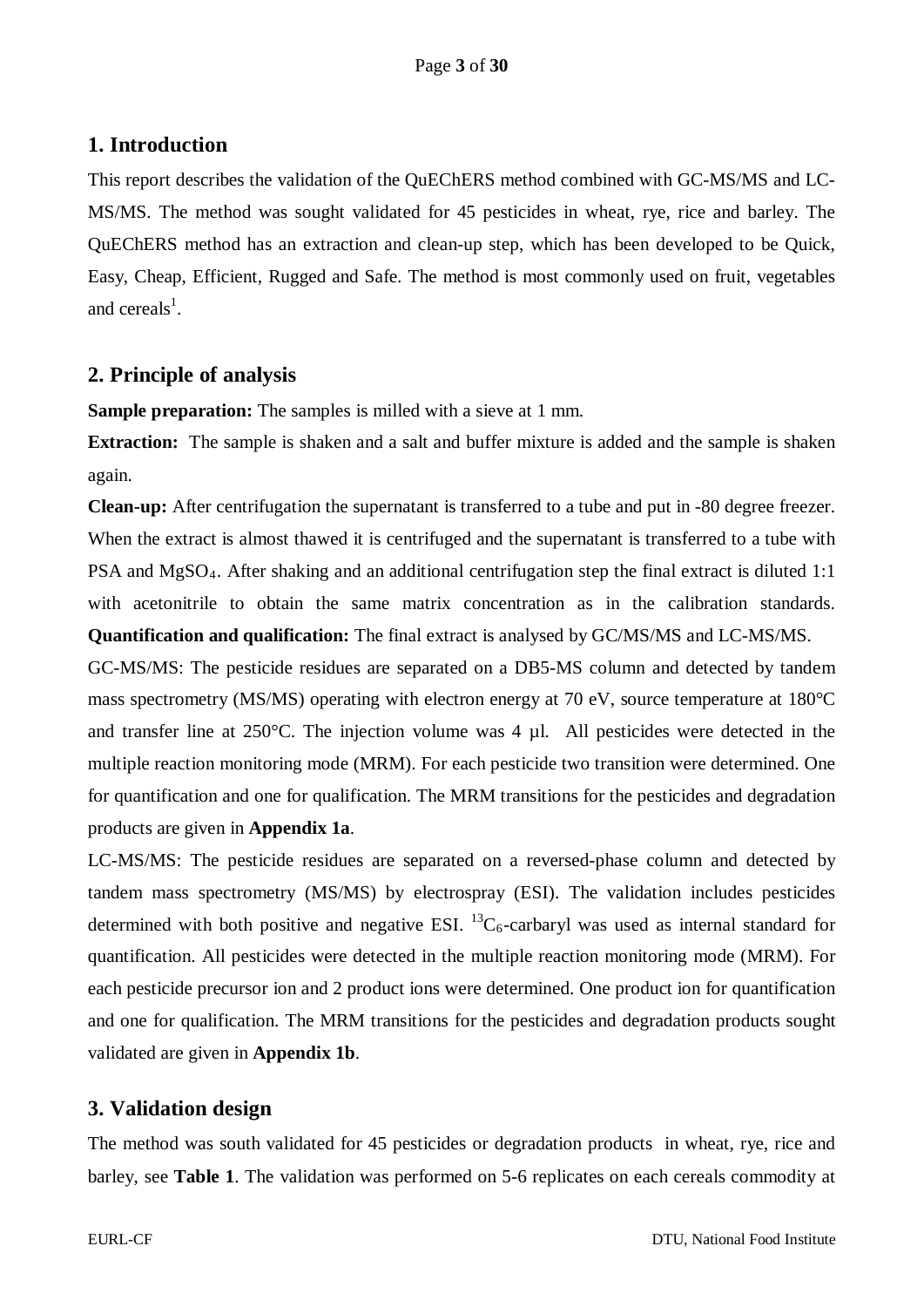each of the three spiking levels; 0.01, 0.02 and 0.1 mg/kg. A blank sample of each cereal commodity was included.

|                                        | Pesticides included in recovery experiments |                |  |  |  |  |  |  |  |  |  |
|----------------------------------------|---------------------------------------------|----------------|--|--|--|--|--|--|--|--|--|
| 1-Naphthylacetamide                    | Emamectin benzoate                          | Metosulam      |  |  |  |  |  |  |  |  |  |
| Acetochlor                             | Etridiazole                                 | Metrafenone    |  |  |  |  |  |  |  |  |  |
| Ametoctradin                           | Fluazinam                                   | Napropamide    |  |  |  |  |  |  |  |  |  |
| <b>Benfluralin</b>                     | Fluometuron                                 | Oryzalin       |  |  |  |  |  |  |  |  |  |
| <b>Bromadiolone</b>                    | Fluopicolide                                | Oxadiargyl     |  |  |  |  |  |  |  |  |  |
| Carvone                                | Fluopyram                                   | Oxyfluorfen    |  |  |  |  |  |  |  |  |  |
| Chloridazon                            | Flurochloridone                             | Penflufen      |  |  |  |  |  |  |  |  |  |
| Chlorsulfuron                          | Flurprimidole                               | Penthiopyrad   |  |  |  |  |  |  |  |  |  |
| Cyflumetofen                           | Fluxapyroxad                                | Pethoxamide    |  |  |  |  |  |  |  |  |  |
| Cymoxanil                              | Halosulfuron-methyl                         | Phenmedipham   |  |  |  |  |  |  |  |  |  |
| Dazomet                                | Imazamox                                    | Pyroxsulam     |  |  |  |  |  |  |  |  |  |
| Desmedipham                            | Imazaquin                                   | Spiromesifen   |  |  |  |  |  |  |  |  |  |
| Dimethachlor                           | Isopyrazam                                  | Sulcotrione    |  |  |  |  |  |  |  |  |  |
| Dodemorph                              | Metaldehyde                                 | Terbuthylazine |  |  |  |  |  |  |  |  |  |
| Dodine<br>Metazachlor<br>Tritosulfuron |                                             |                |  |  |  |  |  |  |  |  |  |

## <span id="page-3-0"></span>**4. Chromatograms and calibration curves**

The calibration curve is determined by the analysis of each of the analysts at least 4 calibration levels, i.e. 0.003, 0.01, 0.033 and 0.1 µg/ml. The calibration curves were in general best fitted to a linear curve. The quantification was performed from the mean of two bracketing calibration curves. The majority of the correlation coefficients (R) were higher or equal to 0.99. Examples of chromatograms obtained when analysing the extracts by GC-MS/MS are presented in **Figure 1-4**. Examples of calibration curves are presented in **Figure 5-8**.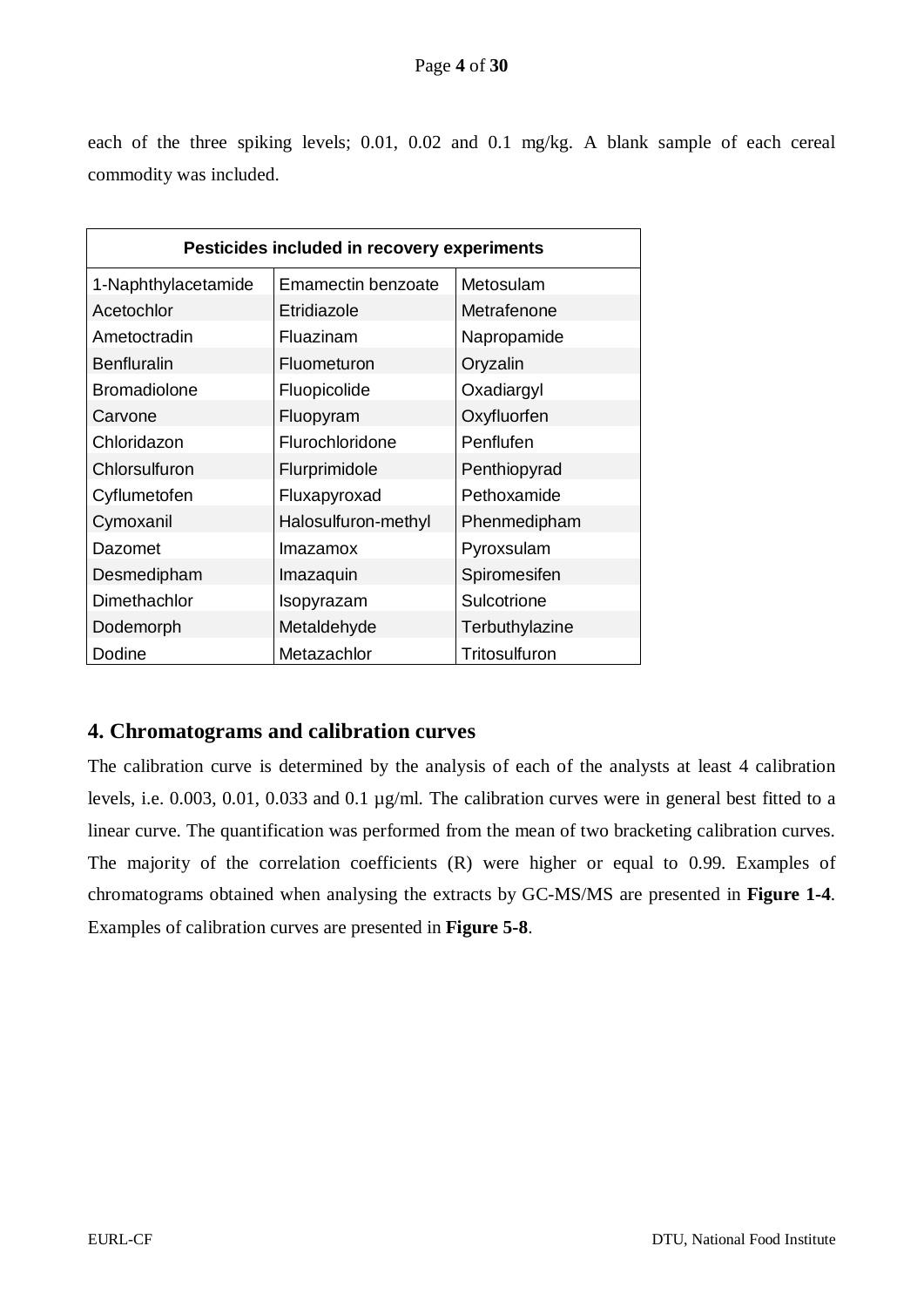



**Figure 1:** Examples of GC-MS/MS chromatograms for penthiopyrad/wheat and tritosulfuron/rice obtained when analysing extract spiked with 0.01 mg/kg (two MRM transitions are shown for each pesticide).



**Figure 2:** Examples of GC-MS/MS chromatograms tritosulfuron/rye obtained when analysing extract spiked with 0.01 mg/kg .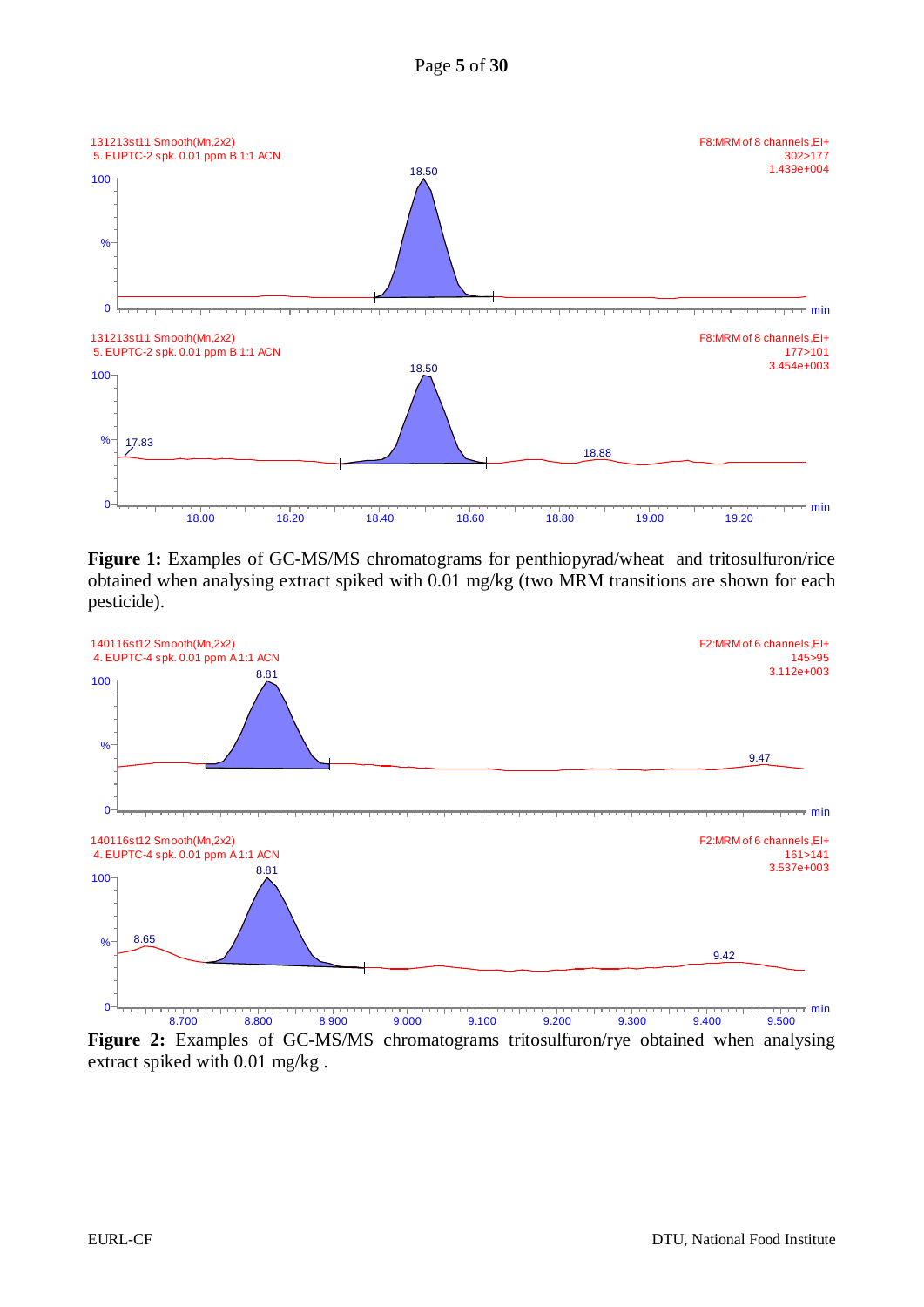



**Figure 3:** Examples of LC-MS/MS chromatograms emamectin benzoate/barley obtained in positive mode when analysing extract spiked with 0.01 mg/kg.



**Figure 4:** Examples of LC-MS/MS chromatograms fluzianam/rice obtained when analysing extract in negative mode spiked with 0.01 mg/kg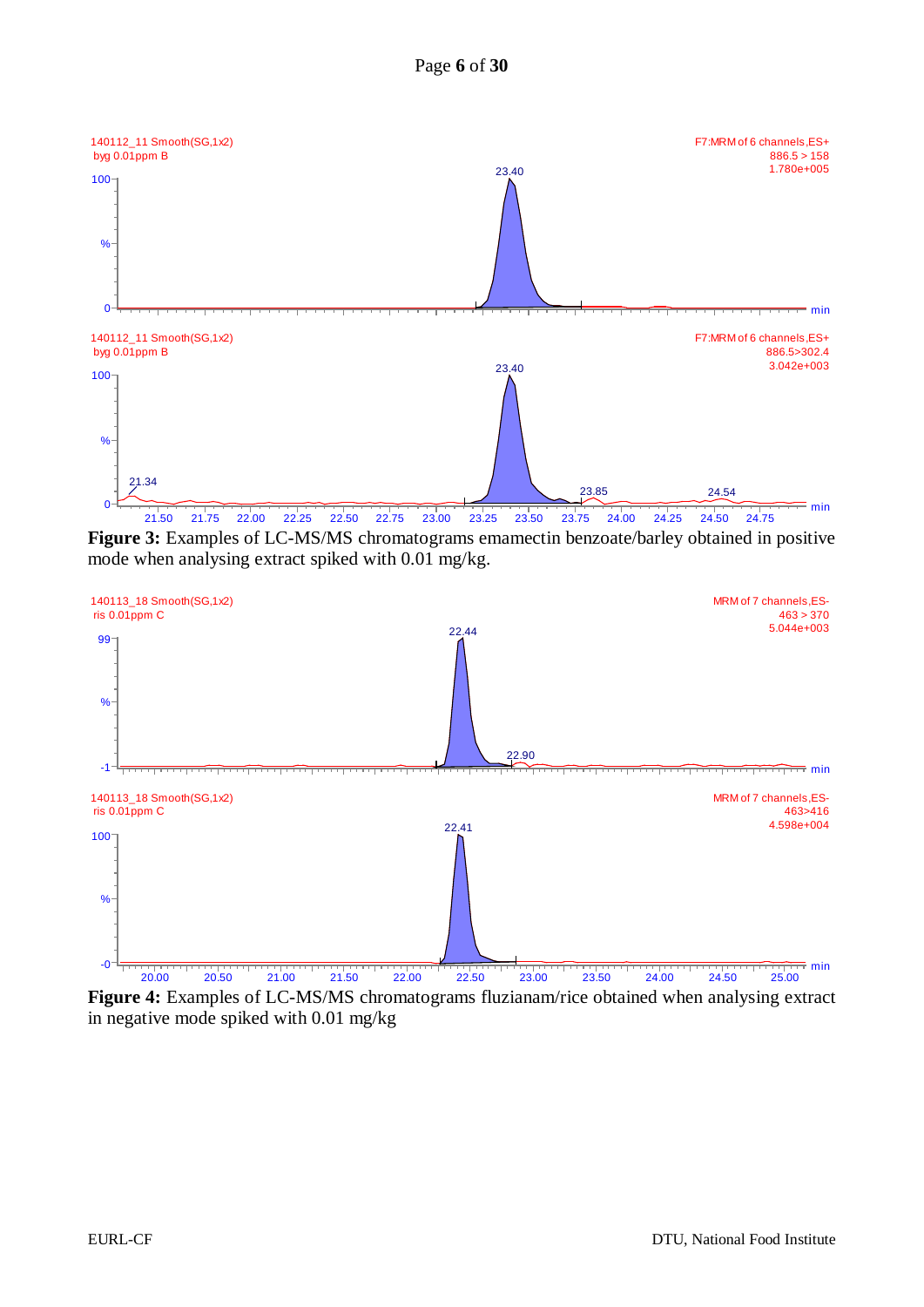

#### **Figure 5.** Examples of GC-MS/MS calibration curves for penthiopyrad (concentrations from 0.003- 0.333 µg/ml)



**Figure 6.** Examples of GC-MS/MS calibration curves for tritosulfuron concentrations from 0.003- 0.333 µg/ml)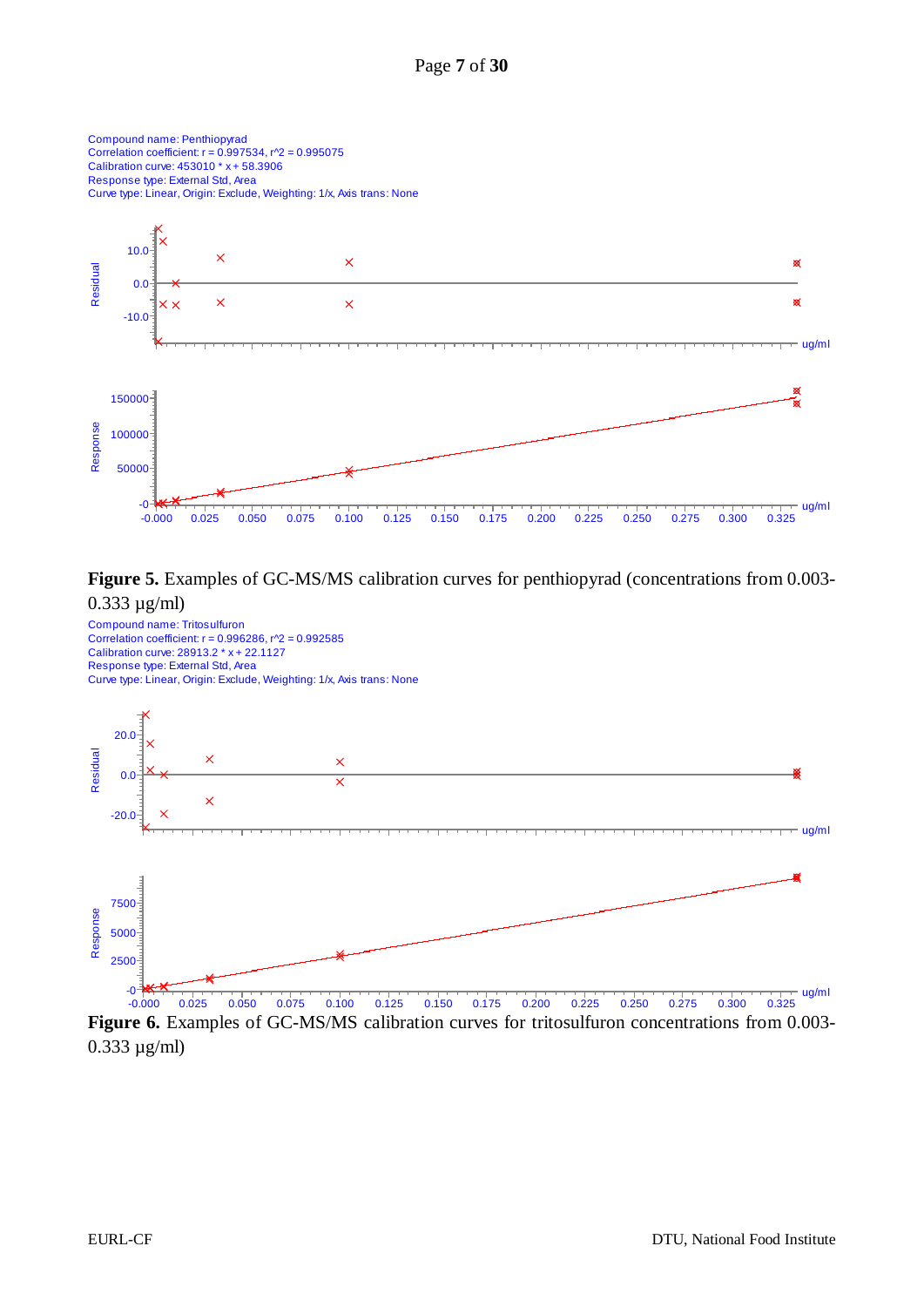

 $0.003 - 0.333 \mu$ g/ml).



**Figure 8.** Examples of LC-MS/MS calibration curves for fluazinam (concentrations from 0.003- 0.333 µg/ml)

#### <span id="page-7-0"></span>**5. Validation parameters**

#### **Precision – repeatability and internal reproducibility**

Repeatability was calculated for all pesticides and degradation products on all three spiking levels, both for the individual cereal commodities and for the all commodities altogether. Repeatability is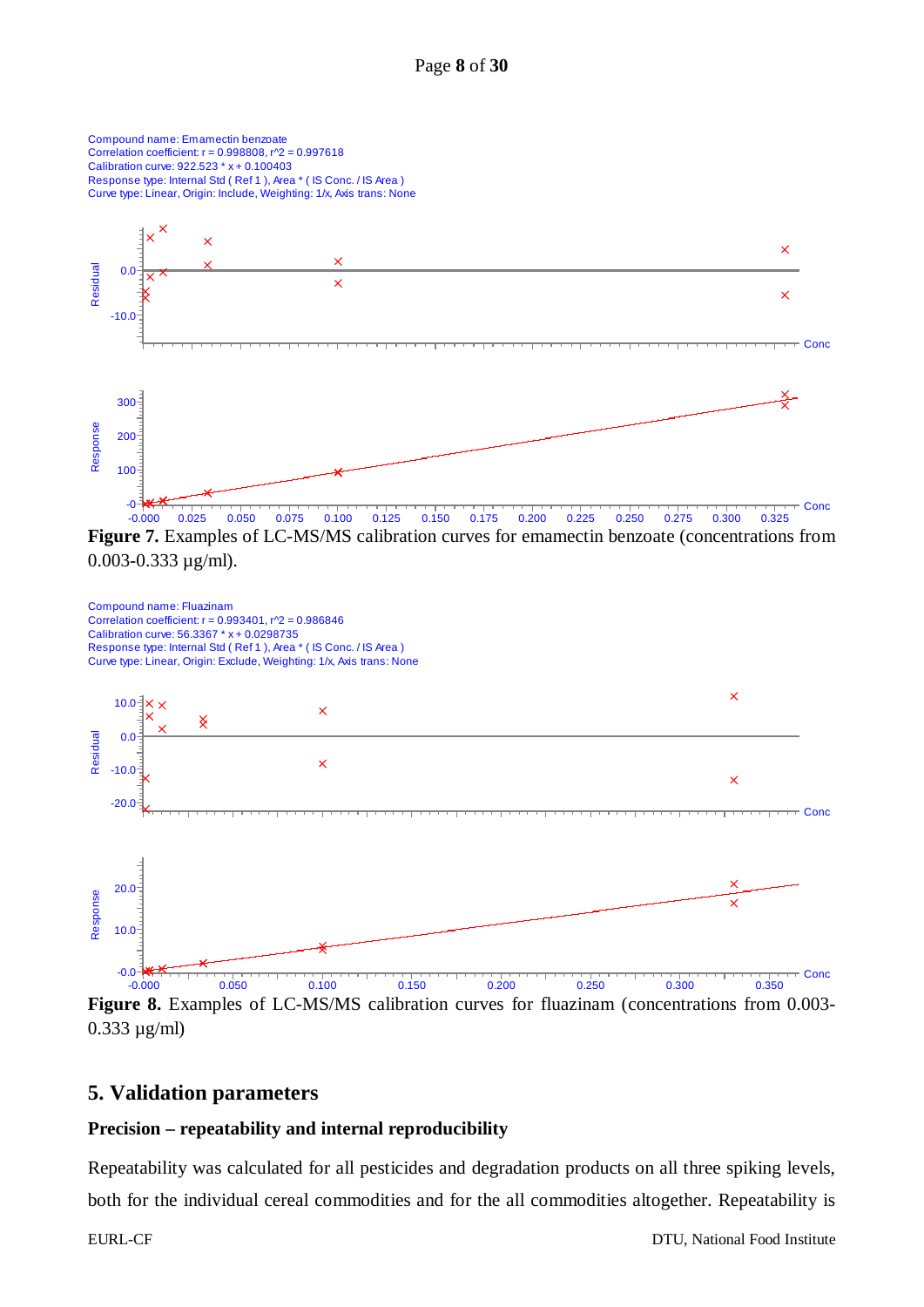given as the relative standard deviation on the result from two or more analysis at the same sample, done by the same technician, on the same instrument and within a short period of time. The internal reproducibility is calculated for the all the cereal commodities only, because the individual cereal type is analysed on one occasion only. Internal reproducibility is relative standard deviation on results obtained under reproducibility conditions, with the same method on the same sample by different operators within a larger period of time.

Repeatability and internal reproducibility in this validation was calculated from the 5-6 replicate determinations. Repeatability were calculated as given in ISO  $5725-2^2$ .

**Appendix 2-6** shows the relative repeatability and internal reproducibility for the validated pesticides and degradation products.

#### **Accuracy – Recovery**

The accuracy was determined by recovery, samples were spiked at three concentration levels. In appendix 2 and 3 recovery, repeatability and limit of quantification (LOQ) are given for the validated pesticides, isomers and degradation products for all three spiking levels (0.01 mg/kg, 0.02 mg/kg and 0.1 mg/kg). Recoveries is listed in **Appendix 2-6**.

#### **Robustness**

The QuEChERS method has earlier by Anastassiades et al.  $2003<sup>1</sup>$  in connection with the development of the method been shown to be robust.

#### **Limit of quantification, LOQ**

Quantification limits (LOQ) are calculated from the results at the lowest accepted spike level, as 6 times the standard deviation (absolute recovery). The quantification limits are given in **Appendix 2- 6**.

#### <span id="page-8-0"></span>**6. Criteria for the acceptance of validation results**

For the pesticides to be accepted as validated the following criteria for precision and trueness must to be fulfilled:

1. The relative standard deviation of the repeatability should be  $\leq 20\%$ <sup>3</sup>.

2. The average relative recovery must be between 70 and  $120\%$ <sup>3</sup>.

If the above mentioned criteria have been meet, the quantification limits, LOQs have been calculated.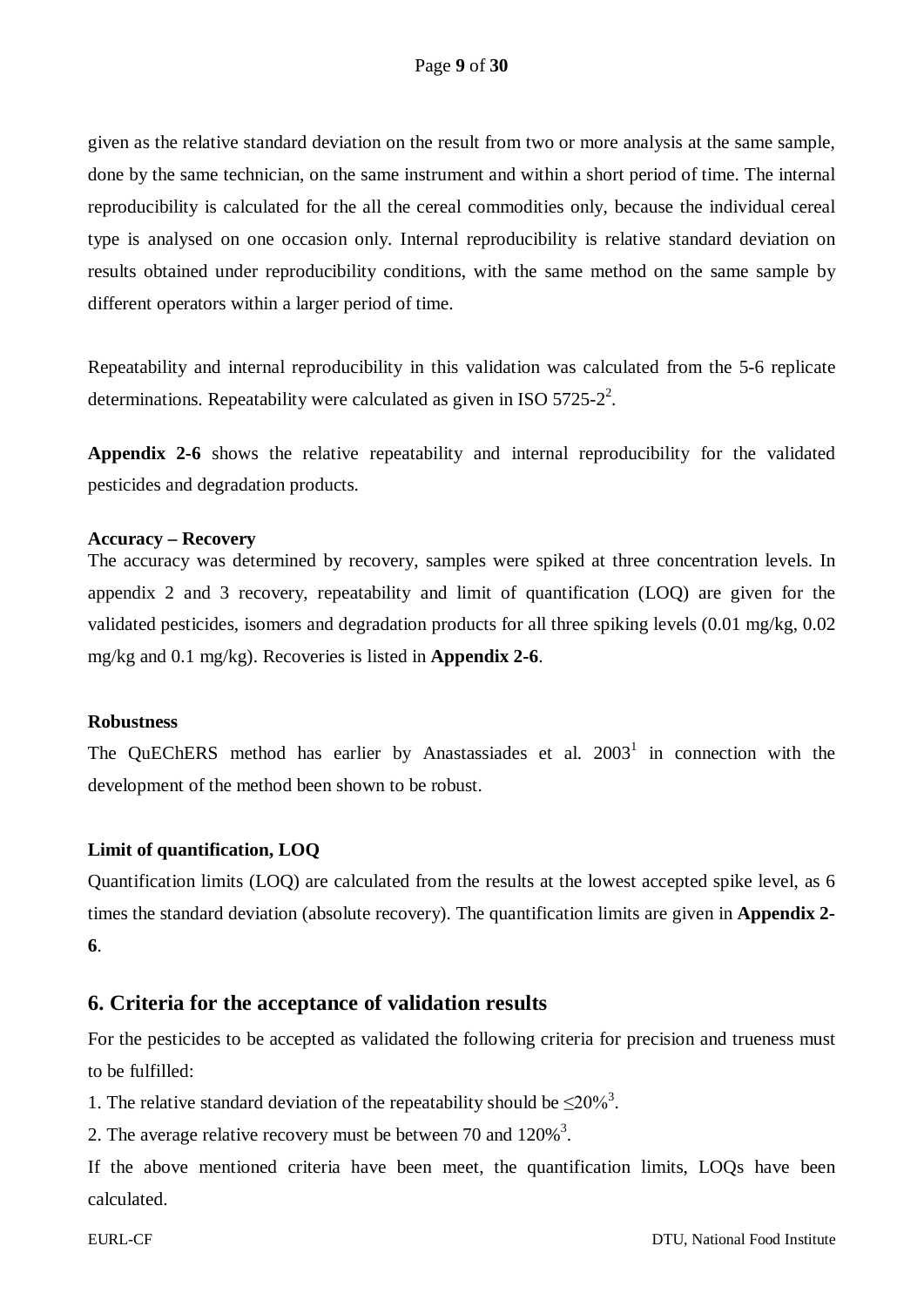#### <span id="page-9-0"></span>**7. Results and discussion**

#### **Overall validation on all 4 cereal types.**

Thirty-seven pesticides were validated on all four cereal types either analysed by GC-MS/MS (7 pesticides), LC-MS/MS (10 pesticider) or both (20 pesticides), see **Appendix 2**. Dazomet, Dodine, imazamox, imazaquin, metosulam, oryzalin, pyroxsulam and sulcotrione was not validated for all cereal type together. However, oryzalin was validated on rice. Dodine, pyroxsulam and sulcotrione was all validated on rye. For the other cereal type the recoveries were too low. Validation for bromadiolone, carvone and metaldehyde was only accepted for the highest spike level.

The relative repeatability  $(RSD_r)$  varied between 3-25 % with an average on 9%. The internal reproducebility  $(RSD<sub>R</sub>)$  varied between 3-36% with an average on 14%. Recoveries was in the range of 62-121% at all three concentration levels with an average on 99%. The combined LOQs were in the range of 0.003-0.1 mg/kg.

#### **Validation on individual cereal type.**

**Wheat**: Carvone was not validated and the validation for bromadiolone and metaldehyde could not be accepted at the two lowest spike level (0.01 and 0.02 mg/kg).

**Rye**: Bromadiolone was not validated and validation for acetochlor, cymoxanil and etridiazole could not be accepted at the lowest spike level (0.01) mg/kg and carvone and sulcotrione was not accepted for the two lowest spike level (0.01 and 0.02 mg/kg). However, dodine, pyroxsulam and sulcotrione was validated with fine recoveries and low repeatabilities in rye.

**Rice**: Validation for bromadiolone, carvone, chloridazon, metaldehyde and oryzalin was not accepted for the two lowest spike level (0.01 and 0.02 mg/kg). Oryzalin was validated on rice only, but only at the higest spike level (0.1 mg/kg).

**Barley**: Validation for cymoxanil, etridiazole and fluzianam was not be accepted at the lowest spike level (0.01) mg/kg and bromadiolone, carvone and metaldehyde was not accepted for the two lowest spike level (0.01 and 0.02 mg/kg).

The results for the pesticides analysed on GC-MS/MS and LC/MS/MS are listed in **Appendix 2-6**.

#### <span id="page-9-1"></span>**8. Conclusions**

In conclusion 37 pesticides were validated on wheat, oat , rye, rice and barley for the QuEChERS method using GC-MS/MS and LC-MS/MS for the detection. For wheat and barley 36 pesticides, rye 39 pesticides and rice 38 pesticides were validated. Bromadiolone, carvone, metaldehyde and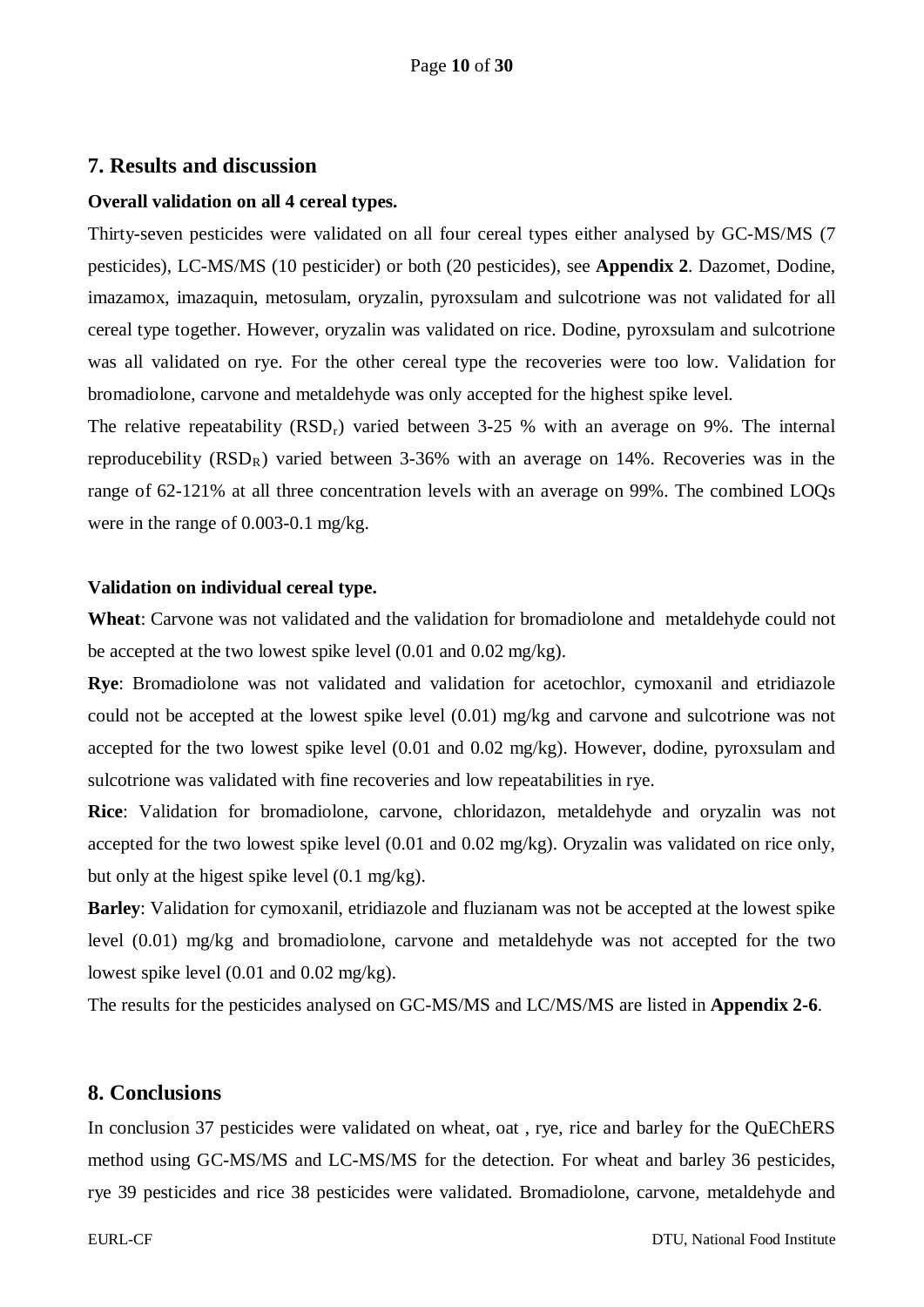oxadiargyl was only validated on the highest spike level (0.1 mg/kg) and further experiments should be performed.

## <span id="page-10-0"></span>**9. References**

**1** [EN 15662:2008.](javascript:__doPostBack() Foods of plant origin - Determination of pesticide residues using GC-MS and/or LC-MS/MS following acetonitrile extraction/partitioning and clean-up by dispersive SPE - QuEChERS-method

**2** ISO 5725-2:1994. Accuracy (trueness and precision) of measurement methods and results – Part2. Basic method for the determination of repeatability and reproducibility of standard measurement method. First edition. December 1994.

3 Method Validation and Quality Control Procedures for Pesticide Residue Analysis in Food and Feed, Document No SANCO/12495/2011, 01/01/2012, European Commission, Brussels, 2012.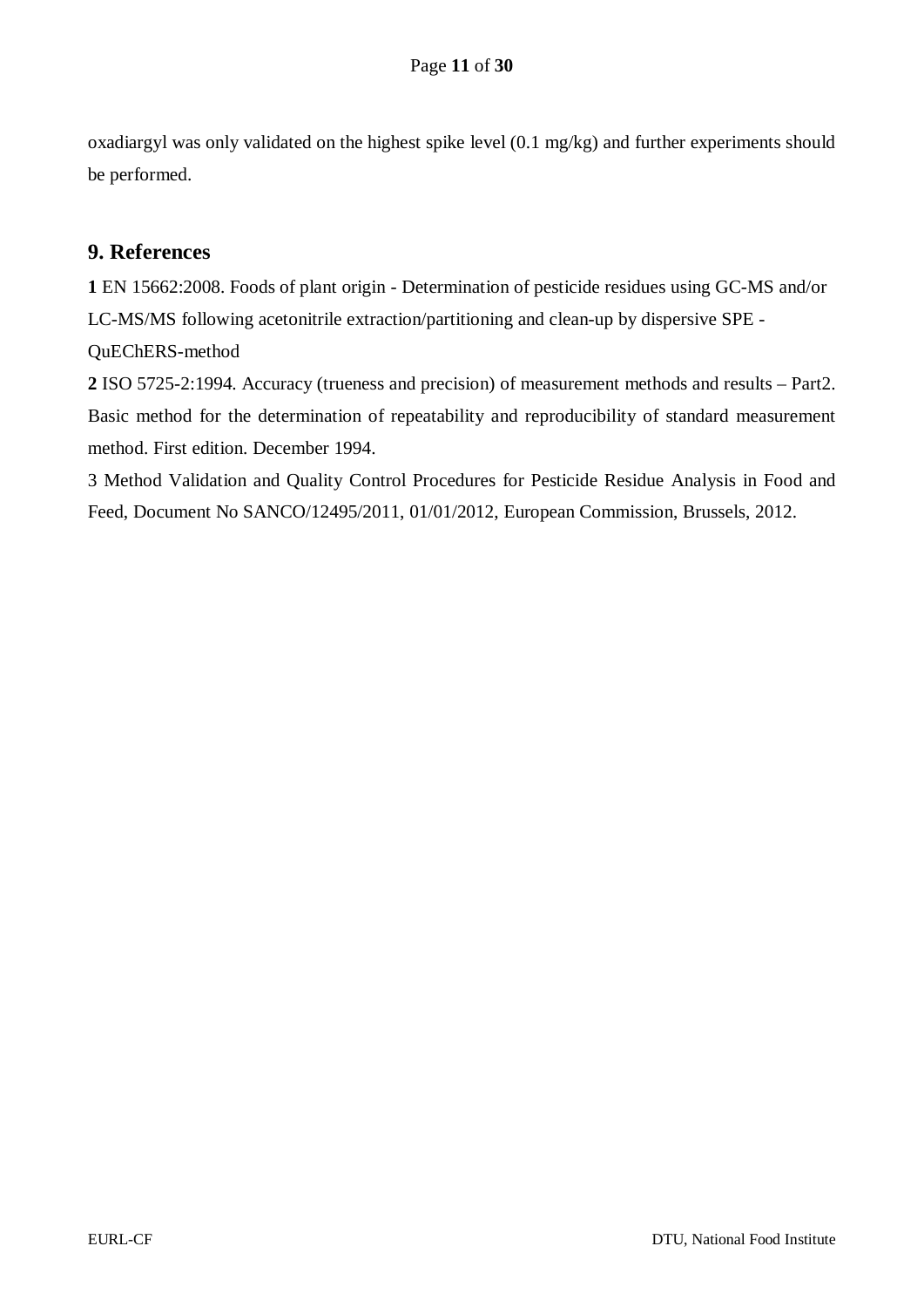# **Appendix 1a. MRM transitions GC-MS/MS.**

<span id="page-11-0"></span>

|                | <b>GC-MS/MS</b>       | <b>Retention time</b> | <b>Precursor ion-1</b> | <b>Product ion-1</b> | <b>CE</b> | <b>Precursor ion-2</b><br><b>Product ion-2</b> |     | <b>CE</b> |
|----------------|-----------------------|-----------------------|------------------------|----------------------|-----------|------------------------------------------------|-----|-----------|
| $\mathbf{1}$   | 1-Naphtylacetamide    | 13.44                 | 141                    | 115                  | 15        | 185                                            | 141 | 15        |
| $\overline{2}$ | Acetochlor            | 12.78                 | 224                    | 148                  | 20        | 223                                            | 146 | 20        |
| 3              | Ametoctradin          | 9.39                  | 149                    | 121                  | 5         | 177                                            | 149 | 5         |
| 4              | Benfluralin (Benefin) | 10.18                 | 292                    | 264                  | 10        | 292                                            | 160 | 10        |
| 5              | Carvone               | 7.11                  | 108                    | 93                   | 10        | 82                                             | 54  | 15        |
| 6              | Chloridazon           | 19.68                 | 220                    | 193                  | 23        | 220                                            | 166 | 23        |
| 7              | Chlorsulfuron         | 10.61                 | 175                    | 111                  | 5         | 191                                            | 127 | 5         |
| 8              | Cyflumetofen          | 22.66                 | 173                    | 145                  | 10        | 174                                            | 146 | 20        |
| 9              | Dazomet               | 10.82                 | 162                    | 89                   | 8         |                                                |     |           |
| 10             | Dimethachlor          | 12.62                 | 197                    | 148                  | 10        | 199                                            | 148 | 10        |
| 11             | Dodemorph-1           | 14.64/15.14           | 154                    | 136                  | 10        | 154                                            | 97  | 10        |
| 12             | Etridiazole           | 8.37                  | 213                    | 185                  | 10        | 211                                            | 183 | 15        |
| 13             | Fluazinam             | 15.27                 | 420                    | 375                  | 20        | 418                                            | 373 | 20        |
| 14             | Fluopicolide          | 19.85                 | 347                    | 172                  | 25        | 209                                            | 182 | 17        |
| 15             | Fluopyram             | 15.42                 | 173                    | 145                  | 5         | 396                                            | 223 | 10        |
| 16             | Flurochloridone       | 14.5                  | 311                    | 187                  | 15        | 311                                            | 174 | 15        |
| 17             | Flurprimidol          | 12.6                  | 269                    | 107                  | 15        | 189                                            | 161 | 10        |
| 18             | Halosulfuron methyl   | 12.73                 | 224                    | 148                  | 5         | 255                                            | 197 | 5         |
| 19             | Imazaquin             | 19.05                 | 155                    | 128                  | 10        | 224                                            | 181 | 10        |
| 20             | Isopyrazam            | 24.08                 | 359                    | 303                  | 5         | 303                                            | 262 | 10        |
| 21             | Metaldehyde           | 5.9                   | 89                     | 45                   | 10        | 117                                            | 45  | 10        |
| 22             | Metrafenone           | 24                    | 393                    | 363                  | 20        | 393                                            | 335 | 20        |
| 23             | Napropamide           | 16.66                 | 128                    | 72                   | 10        | 271                                            | 128 | 5         |
| 24             | Oryzalin              | 24.55                 | 317                    | 275                  | 15        | 275                                            | 194 | 15        |
| 25             | Oxadiargyl            | 18.35                 | 340                    | 150                  | 15        | 213                                            | 150 | 5         |
| 26             | Oxyfluorfen           | 17.35                 | 274                    | 239                  | 15        | 300                                            | 223 | 10        |
| 27             | Penflufen             | 18.93                 | 274                    | 141                  | 10        | 141                                            | 84  | 10        |
|                | 28 Penthiopyrad       | 18.55                 | 302                    | 177                  | 15        | 177                                            | 101 | 15        |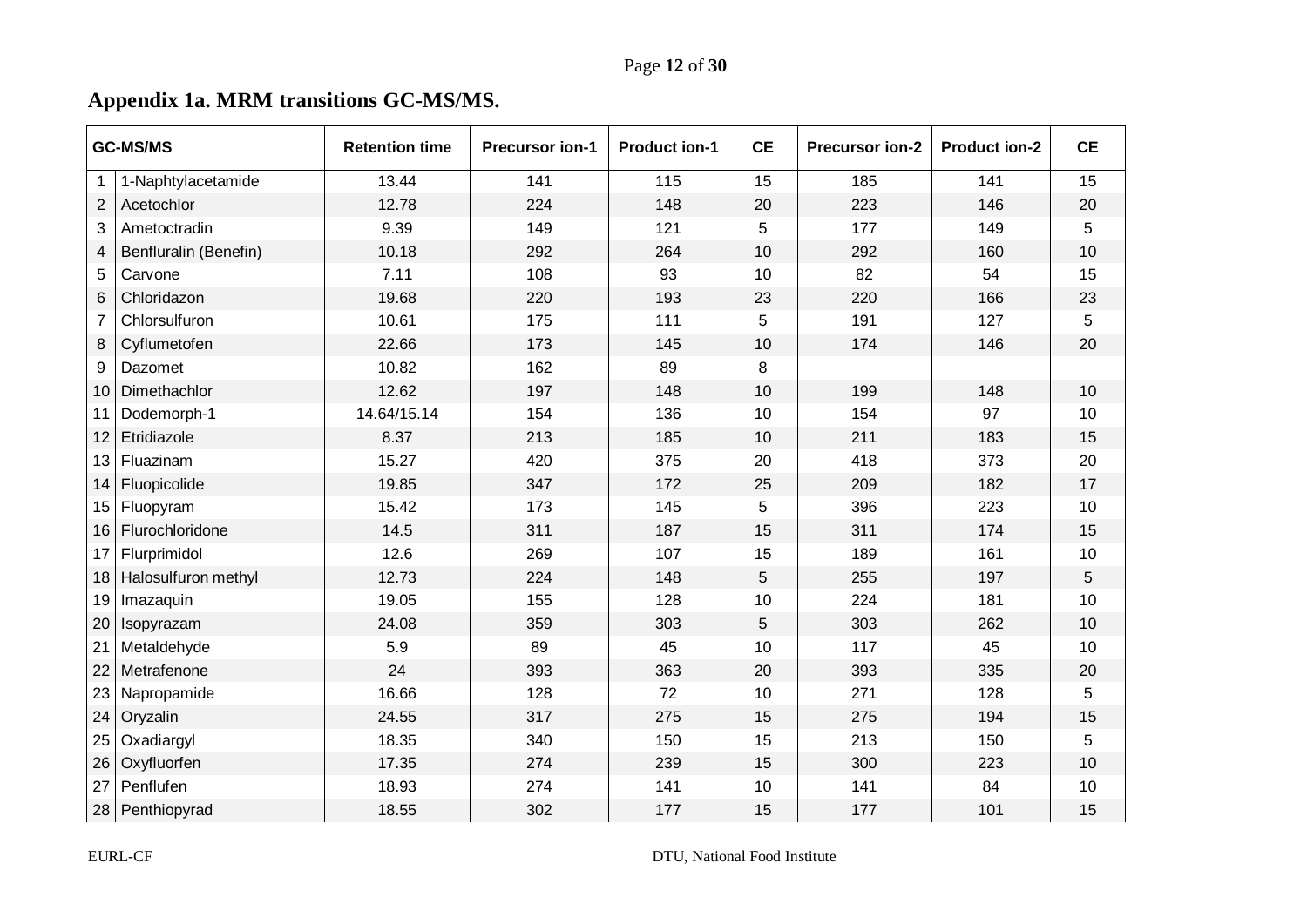Page **13** of **30**

|                 | <b>GC-MS/MS</b>  | <b>Retention time</b> | <b>Precursor ion-1</b> | <b>Product ion-1</b> | <b>CE</b> | <b>Precursor ion-2</b> | <b>Product ion-2</b> | <b>CE</b> |
|-----------------|------------------|-----------------------|------------------------|----------------------|-----------|------------------------|----------------------|-----------|
|                 | 29 Pethoxamide   | 15.6                  | 260                    | 147                  | 15        | 131                    | 91                   | 10        |
|                 | 30 Spiromesifen  | 20.95                 | 272                    | 254                  | 10        | 272                    | 209                  | 10        |
|                 | 31   Sulcotrione | 24.69                 | 290                    | 211                  | 15        | 211                    | 155                  | 10        |
| 32              | Terbuthylazine   | 11.34                 | 229                    | 173                  | 10        | 229                    | 214                  | 10        |
| 33 <sup>1</sup> | Tritosulfuron    | 8.8                   | 145                    | 95                   | .5        | 161                    | 141                  | :C        |

# **Appendix 1b. MRM transitions for LC-MS/MS.**

<span id="page-12-0"></span>

|                | LC-MS/MS              | Retention<br>time | <b>Precursor ion-1</b> | <b>Product ion-1</b> | CV | <b>CE</b> | <b>Precursor ion-2</b> | <b>Product ion-2</b> | CV | <b>CE</b> |
|----------------|-----------------------|-------------------|------------------------|----------------------|----|-----------|------------------------|----------------------|----|-----------|
| $\mathbf{1}$   | 1-Naphtylacetamide    | 10.87             | 185.8                  | 141                  | 25 | 25        | 186.1                  | 115.1                | 25 | 40        |
| $\overline{2}$ | Acetochlor            | 18.34             | 270                    | 148                  | 25 | 25        |                        | 133                  | 25 | 25        |
| $\overline{3}$ | Ametoctradin          | 21.81             | 277                    | 149.9                | 45 | 35        |                        | 176.9                | 45 | 35        |
| $\overline{4}$ | Bromadiolone*         | 21.34             | 525.9                  | 251                  | 50 | 40        |                        | 93                   | 50 | 25        |
| 5              | Chloridazon           | 9.72              | 222                    | 104                  | 50 | 25        |                        | 92.1                 | 50 | 25        |
| 6              | Chlorsulfuron         | 12.00             | 357.9                  | 167                  | 50 | 25        |                        | 141                  | 50 | 25        |
| $\overline{7}$ | Cymoxanil             | 10.05             | 199.1                  | 111                  | 34 | 15        |                        | 128.2                | 34 | 15        |
| 8              | Desmedipham           | 15.29             | 318,1                  | 181.8                | 25 | 15        |                        | 136                  | 25 | 15        |
| 9              | Dimethachlor          | 15.09             | 257.8                  | 226                  | 50 | 25        |                        | 148                  | 50 | 40        |
| 10             | Dodemorph             | 16.15             | 282                    | 116                  | 25 | 25        |                        | 98                   | 25 | 35        |
| 11             | Dodine                | 21.55             | 228                    | 57.3                 | 45 | 35        |                        | 60.3                 | 45 | 25        |
| 12             | Emamectin<br>benzoate | 23.34             | 886.5                  | 158                  | 45 | 35        |                        | 302.4                | 45 | 35        |
| 13             | Fluazinam*            | 22.48             | 463                    | 416                  | 50 | 20        |                        | 370                  | 50 | 40        |
| 14             | Fluometuron           | 13.92             | 233.1                  | 72.2                 | 50 | 20        |                        | 160                  | 50 | 25        |
| 15             | Fluopicolide          | 17.00             | 383                    | 173                  | 20 | 20        | 385                    | 175                  | 20 | 20        |
| 16             | Fluopyram             | 17.70             | 397                    | 172.9                | 45 | 25        |                        | 145                  | 45 | 45        |
| 17             | Flurochloridone       | 17.73             | 312                    | 292                  | 50 | 25        |                        | 212                  | 50 | 25        |
| 18             | Flurprimidol          | 17.22             | 313                    | 269.9                | 45 | 25        |                        | 184.9                | 45 | 35        |
| 19             | Fluxapyroxad          | 17.21             | 382                    | 342                  | 25 | 25        |                        | 362                  | 24 | 15        |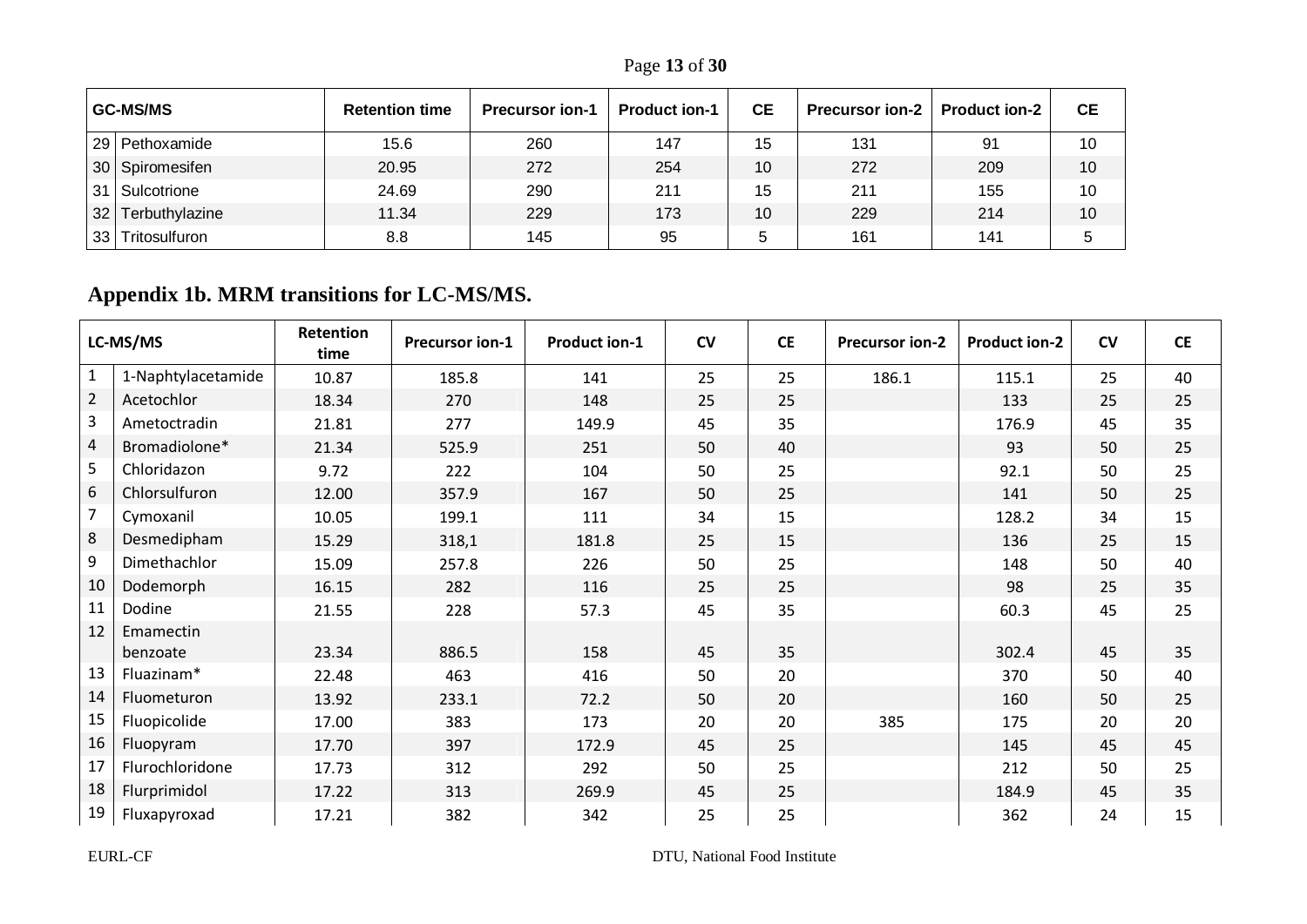Page **14** of **30**

| LC-MS/MS |                     | Retention<br>time | <b>Precursor ion-1</b> | <b>Product ion-1</b> | CV | <b>CE</b> | <b>Precursor ion-2</b> | <b>Product ion-2</b> | <b>CV</b> | <b>CE</b> |
|----------|---------------------|-------------------|------------------------|----------------------|----|-----------|------------------------|----------------------|-----------|-----------|
| 20       | Halosulfuron-methyl | 16.38             | 435                    | 182                  | 45 | 25        |                        | 138.9                | 45        | 25        |
| 21       | Imazamox            | 8.80              | 306                    | 261                  | 45 | 22        |                        | 246                  | 45        | 22        |
| 22       | Imazaquin           | 11.15             | 312.1                  | 198.9                | 50 | 25        |                        | 266.9                | 50        | 20        |
| 23       | Isopyrazam          | 21.17             | 360.3                  | 243.9                | 45 | 20        |                        | 320                  | 45        | 20        |
| 24       | Metazachlor         | 13.08             | 278                    | 134.1                | 30 | 30        |                        | 210.2                | 30        | 20        |
| 25       | Metosulam           | 12.48             | 417.9                  | 174.9                | 25 | 45        |                        | 140                  | 25        | 20        |
| 26       | Metrafenone         | 20.81             | 410                    | 209.9                | 45 | 15        |                        | 226.8                | 45        | 15        |
| 27       | Napropamide         | 18.38             | 272.9                  | 129                  | 50 | 20        |                        | 171.9                | 50        | 20        |
| 28       | Oxadiargyl          | 20.28             | 341                    | 223                  | 50 | 20        |                        | 258                  | 50        | 20        |
| 29       | Oxyfluorfen         | 22.17             | 362                    | 316                  | 50 | 15        |                        | 237                  | 50        | 25        |
| 30       | Penflufen           | 19.38             | 318                    | 233.9                | 45 | 15        |                        | 141                  | 45        | 20        |
| 31       | Penthiopyrad        | 19.54             | 360                    | 275.9                | 25 | 15        |                        | 255.9                | 25        | 5         |
| 32       | Pethoxamide         | 18.09             | 296.2                  | 131                  | 25 | 25        |                        | 116                  | 25        | 40        |
| 33       | Phenmedipham        | 16.65             | 318                    | 136                  | 50 | 25        |                        | 167.8                | 50        | 20        |
| 34       | Pyroxsulam          | 11.99             | 435                    | 194.9                | 25 | 35        |                        | 257.8                | 25        | 35        |
| 35       | Spiromesifen        | 23.35             | 371                    | 273                  | 25 | 15        |                        | 255                  | 25        | 20        |
| 36       | Sulcotrione         | 9.47              | 329                    | 139                  | 50 | 20        |                        | 69.2                 | 50        | 40        |
| 37       | Terbuthylazine      | 16.94             | 231.9                  | 176                  | 50 | 20        |                        | 134                  | 50        | 25        |
| 38       | Tritosulfuron*      | 13.60             | 444.4                  | 192.9                | 40 | 25        |                        | 135.9                | 40        | 35        |

\* negative mode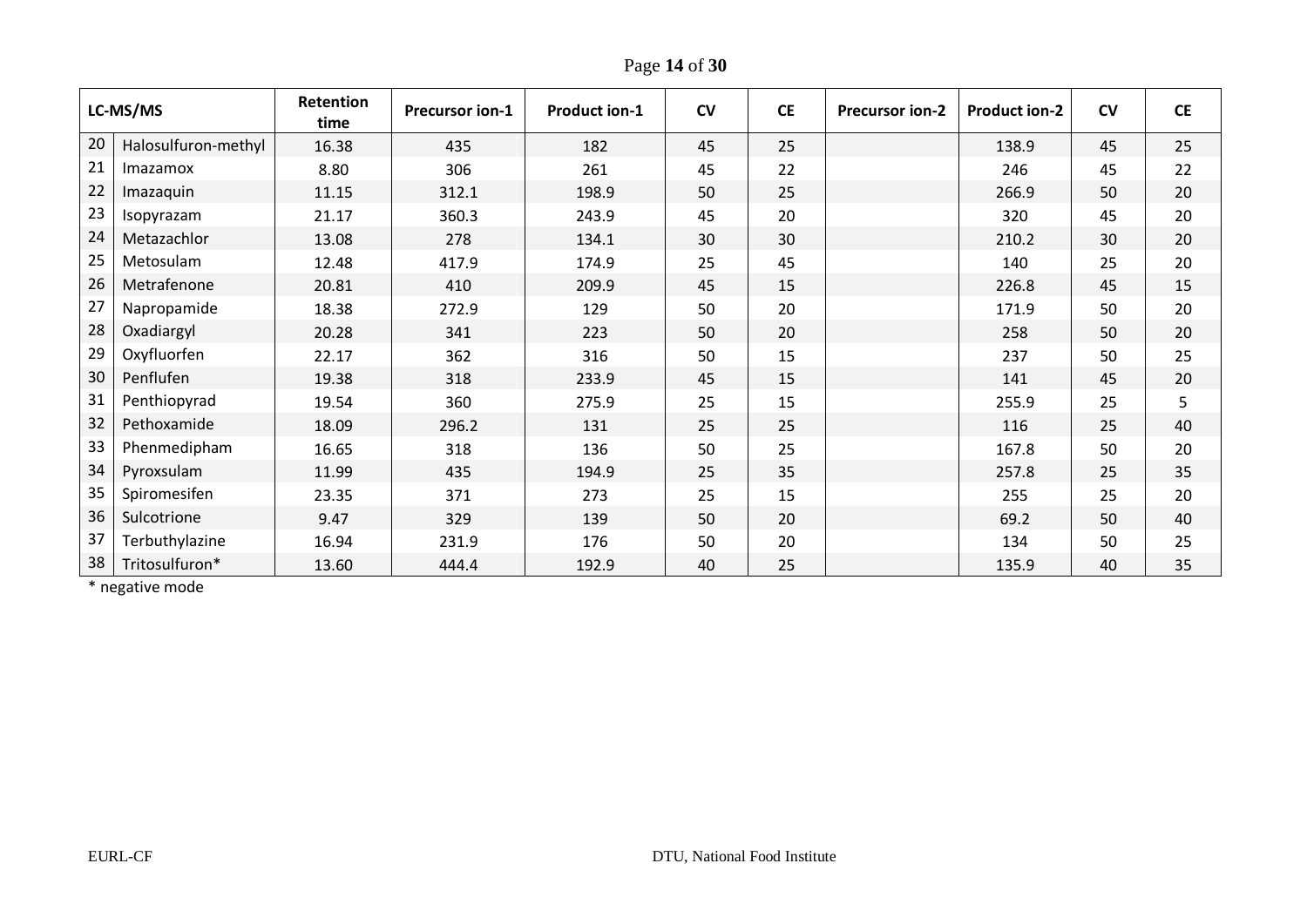### Page **15** of **30**

## **Appendix 2. Recoveries, repeatability (RSDr), internal reproducibility (RSDR) and Limit of Quantification (LOQ) for**

## **pesticides validated on 5 cereal commodities, wheat, oat, rye, rice and barley.**

<span id="page-14-0"></span>

|    | Wheat, oat, rye, rice and | Spike level |                |       | Spike level |                |                | Spike level |                  |                |            |
|----|---------------------------|-------------|----------------|-------|-------------|----------------|----------------|-------------|------------------|----------------|------------|
|    | barley - QuEChERS         | mg/kg       | Horwitz, %     |       | mg/kg       | Horwitz, %     |                | mg/kg       | Horwitz, %       |                |            |
|    |                           | 0.01        | 32             |       | 0.02        | 29             |                | 0.1         | 23               |                |            |
|    |                           | Recovery,   | RSDr,          | RSDR, | Recovery,   | RSDr,          | RSDR,          | Recovery,   | RSDr,            | RSDR,          |            |
|    |                           | %           | %              | %     | %           | $\%$           | %              | %           | %                | %              | <b>LOQ</b> |
| LC | 1-Naphthylacetamide       | 99          | 9              | 13    | 104         | 6              | 9              | 101         | 4                | $\overline{7}$ | 0.007      |
| GC | 1-Naphthylacetamide       | 90          | 8              | 14    | 88          | 8              | 12             | 87          | 6                | 16             | 0.007      |
| GC | Acetochlor                | 100         | 14             | 24    | 95          | 15             | 15             | 86          | 10               | 13             | 0.01       |
| LC | Ametoctradin              | 84          | 8              | 13    | 100         | 6              | 8              | 109         | 5                | 12             | 0.006      |
| GC | Benfluralin               | 110         | 18             | 28    | 98          | 12             | 14             | 91          | 10               | 14             | 0.02       |
| LC | Bromadiolone              |             |                |       |             |                |                | 95          | 17               | 22             | $0.1\,$    |
| GC | Carvone                   |             |                |       |             |                |                | 80          | 18               | 23             | 0.10       |
| GC | Chloridazon               |             |                |       |             |                |                | 78          | 20               | 26             | 0.1        |
| LС | Chloridazon               | 96          | 7              | 11    | 95          | 6              | $\overline{7}$ | 95          | 4                | $\overline{7}$ | 0.01       |
| GC | Chlorsulfuron             | 64          | 20             | 35    | 62          | 22             | 25             | 65          | 10               | 19             | 0.01       |
| LC | Chlorsulfuron             | 76          | 11             | 26    | 79          | 9              | 13             | 79          | 7                | 21             | 0.01       |
| GC | Cyflumetofen              | 101         | 11             | 25    | 99          | 11             | 22             | 91          | 8                | 28             | 0.01       |
| LC | Cymoxanil                 | 108         | 25             | 27    | 101         | 14             | 14             | 101         | 5                | $\overline{7}$ | 0.03       |
| LC | Desmedipham               | 115         | $\overline{4}$ | 6     | 108         | 6              | 8              | 101         | $\overline{4}$   | 10             | 0.004      |
| GC | Dimethachlor              | 105         | 10             | 16    | 97          | 9              | 9              | 91          | $\overline{7}$   | 13             | 0.01       |
| LC | Dimethachlor              | 107         | 9              | 14    | 110         | 6              | 12             | 109         | 5                | 9              | 0.008      |
| LC | Dodemorph                 | 96          | 5              | 9     | 93          | 5              | 9              | 94          | 4                | 9              | 0.005      |
| GC | Dodemorph                 | 101         | 12             | 23    | 98          | 12             | 18             | 95          | $\boldsymbol{9}$ | 23             | 0.01       |
| LC | Emamectin benzoate        | 103         | 6              | 10    | 104         | 5              | 8              | 108         | 4                | 13             | 0.01       |
| GC | Etridiazole               | 103         | 19             | 36    | 90          | 17             | 17             | 83          | 13               | 25             | 0.02       |
| LС | Fluazinam                 | 89          | 16             | 23    | 92          | 13             | 17             | 107         | 9                | 15             | 0.01       |
| LC | Fluometuron               | 104         | 5              | 8     | 103         | 6              | 8              | 103         | 4                | 10             | 0.004      |
| GC | Fluopicolide              | 105         | 8              | 15    | 103         | $\overline{7}$ | 16             | 99          | 6                | 19             | 0.01       |
| LC | Fluopicolide              | 103         | $\overline{7}$ | 9     | 100         | 9              | 11             | 97          | 6                | 13             | 0.005      |
| GC | Fluopyram                 | 105         | 9              | 14    | 102         | 9              | 15             | 98          | $\overline{7}$   | 16             | 0.01       |

*Numbers in italic is outside 70-120% recovery or above 20% RSD*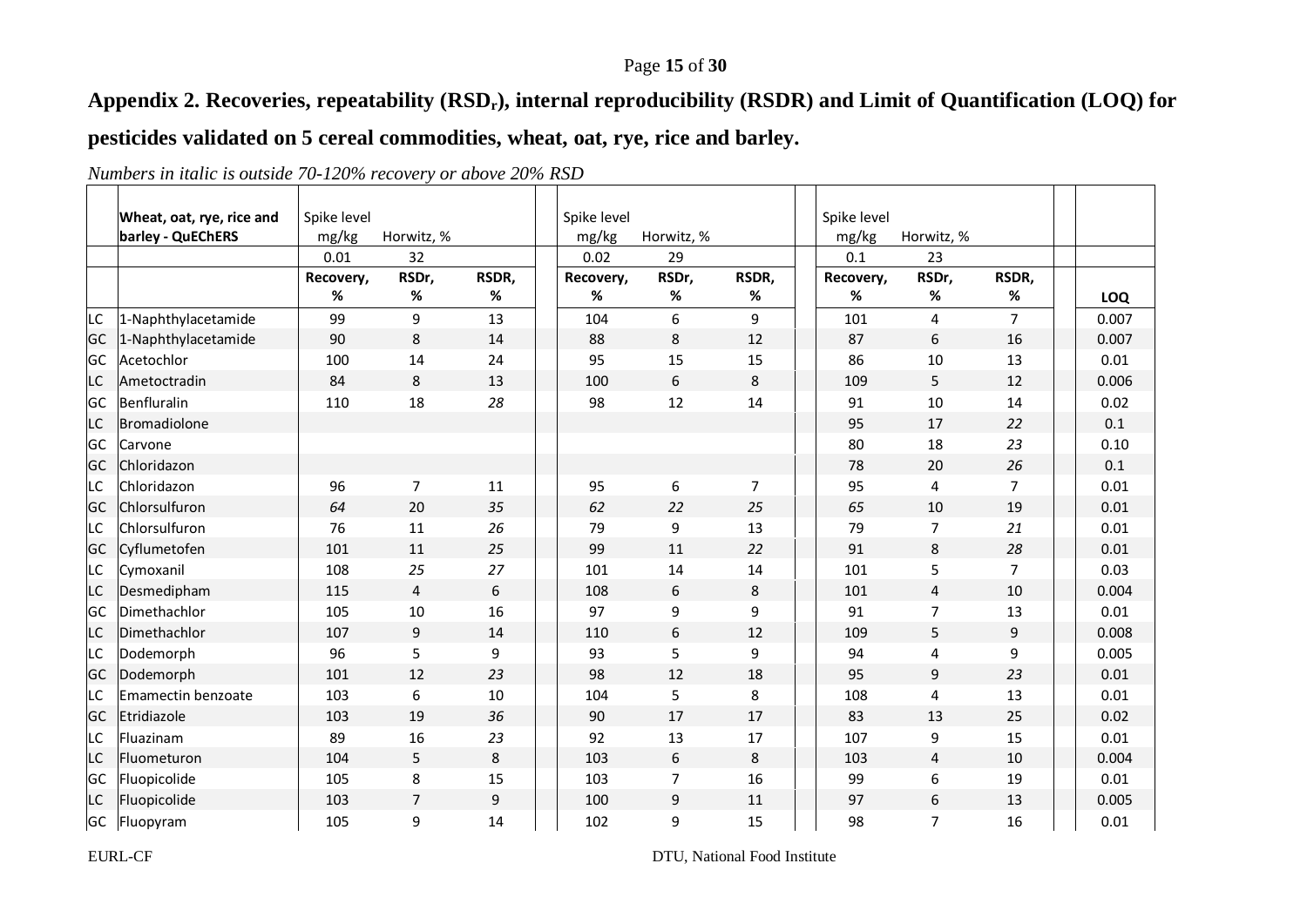Page **16** of **30**

|           | Wheat, oat, rye, rice and | Spike level |                |                | Spike level |                |       | Spike level |                |       |            |
|-----------|---------------------------|-------------|----------------|----------------|-------------|----------------|-------|-------------|----------------|-------|------------|
|           | barley - QuEChERS         | mg/kg       | Horwitz, %     |                | mg/kg       | Horwitz, %     |       | mg/kg       | Horwitz, %     |       |            |
|           |                           | 0.01        | 32             |                | 0.02        | 29             |       | 0.1         | 23             |       |            |
|           |                           | Recovery,   | RSDr,          | RSDR,          | Recovery,   | RSDr,          | RSDR, | Recovery,   | RSDr,          | RSDR, |            |
|           |                           | %           | %              | %              | %           | %              | %     | %           | %              | %     | <b>LOQ</b> |
| LC        | Fluopyram                 | 104         | 5              | $\overline{7}$ | 103         | 5              | 6     | 103         | 4              | 9     | 0.004      |
| <b>GC</b> | Flurochloridone           | 106         | 10             | 11             | 106         | 9              | 20    | 99          | 9              | 20    | 0.01       |
| <b>LC</b> | Flurochloridone           | 103         | 12             | 16             | 111         | 10             | 15    | 112         | 6              | 13    | 0.01       |
| <b>GC</b> | Flurprimidol              | 105         | 9              | 16             | 96          | $\overline{7}$ | 9     | 91          | $\overline{7}$ | 12    | 0.01       |
| LC        | Flurprimidol              | 101         | 8              | 15             | 109         | 6              | 12    | 111         | 4              | 12    | 0.008      |
| LC        | Fluxapyroxad              | 104         | 4              | 6              | 103         | 5              | 6     | 102         | 4              | 10    | 0.003      |
| GC        | Halosulfuron-methyl       | 121         | 23             | 24             | 95          | 22             | 22    | 87          | 11             | 15    | 0.02       |
| LC        | Halosulfuron-methyl       | 103         | 6              | 11             | 99          | 5              | 9     | 98          | 5              | 12    | 0.01       |
| <b>GC</b> | Isopyrazam                | 98          | 11             | 11             | 101         | 9              | 20    | 97          | $\overline{7}$ | 22    | 0.007      |
| <b>LC</b> | Isopyrazam                | 103         | $\overline{7}$ | 12             | 109         | 6              | 12    | 110         | 4              | 12    | 0.01       |
| <b>GC</b> | Metaldehyde               |             |                |                |             |                |       | 77          | 21             | 26    | 0.1        |
| LC        | Metazachlor               | 104         | 5              | 8              | 104         | 6              | 8     | 103         | 4              | 10    | 0.00       |
| GC        | Metrafenone               | 97          | 16             | 17             | 99          | 12             | 16    | 96          | 8              | 20    | 0.009      |
| LC        | Metrafenone               | 102         | 6              | $10\,$         | 102         | $\overline{7}$ | 8     | 100         | 5              | 10    | 0.01       |
| <b>GC</b> | Napropamide               | 104         | $\overline{7}$ | 11             | 104         | $\overline{7}$ | 17    | 100         | 6              | 15    | 0.007      |
| LC        | Napropamide               | 101         | 8              | 10             | 106         | 7              | 9     | 105         | 6              | 11    | 0.01       |
| <b>GC</b> | Oxadiargyl                | 101         | 16             | 16             | 103         | 15             | 17    | 104         | 8              | 18    | 0.01       |
| LC        | Oxadiargyl                |             |                |                |             |                |       | 105         | $10\,$         | 15    | 0.09       |
| <b>GC</b> | Oxyfluorfen               | 97          | 11             | 11             | 98          | 8              | 17    | 94          | 6              | 19    | 0.007      |
| LC        | Oxyfluorfen               | 96          | 23             | 21             | 101         | 14             | 17    | 97          | 8              | 11    | 0.02       |
| <b>GC</b> | Penflufen                 | 106         | $\overline{7}$ | 11             | 102         | $\overline{7}$ | 13    | 99          | 6              | 17    | 0.007      |
| LC        | Penflufen                 | 103         | 7              | 12             | 112         | 5              | 10    | 114         | 3              | 11    | 0.01       |
| <b>GC</b> | Penthiopyrad              | 109         | $\overline{7}$ | 13             | 108         | 8              | 19    | 104         | 6              | 22    | 0.008      |
| <b>LC</b> | Penthiopyrad              | 105         | $\overline{7}$ | 14             | 111         | 6              | 12    | 112         | 4              | 11    | 0.01       |
| <b>GC</b> | Pethoxamide               | 109         | 12             | 14             | 99          | 11             | 10    | 95          | 8              | 12    | 0.009      |
| LC        | Pethoxamide               | 102         | 6              | 11             | 111         | 5              | 10    | 112         | 3              | 9     | 0.01       |
| LC        | Phenmedipham              | 109         | 6              | 11             | 112         | 6              | 11    | 111         | 4              | 8     | 0.007      |
| LC        | Spiromesifen              | 87          | 12             | 14             | 98          | $10\,$         | 11    | 108         | 6              | 10    | 0.01       |
| <b>GC</b> | Spiromesifin              | 99          | 8              | 10             | 99          | 11             | 14    | 95          | $\overline{7}$ | 13    | 0.006      |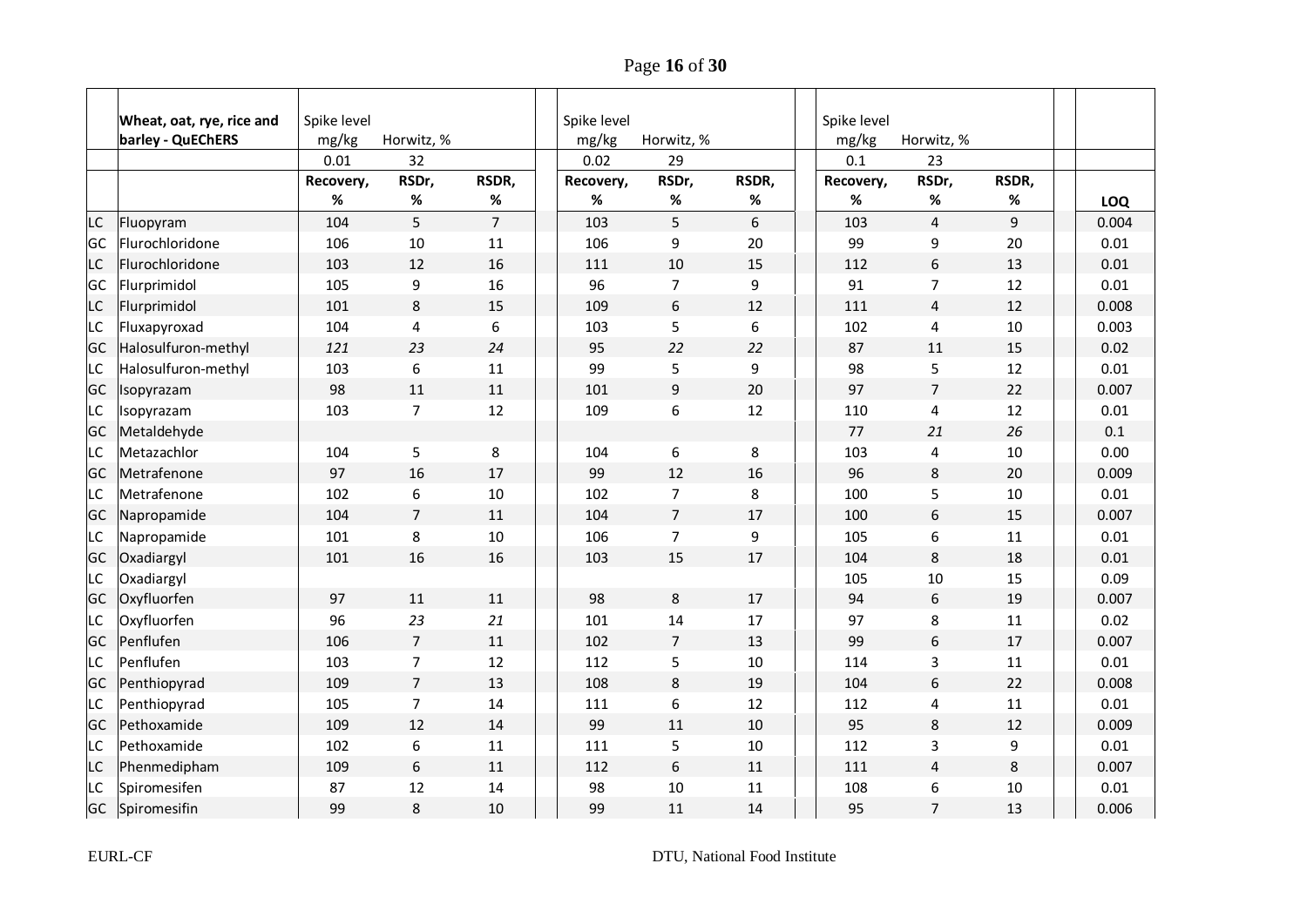Page **17** of **30**

|           | Wheat, oat, rye, rice and | Spike level |            |       | Spike level |            |       | Spike level |            |       |       |
|-----------|---------------------------|-------------|------------|-------|-------------|------------|-------|-------------|------------|-------|-------|
|           | barley - QuEChERS         | mg/kg       | Horwitz, % |       | mg/kg       | Horwitz, % |       | mg/kg       | Horwitz, % |       |       |
|           |                           | 0.01        | 32         |       | 0.02        | 29         |       | 0.1         | 23         |       |       |
|           |                           | Recovery,   | RSDr,      | RSDR, | Recovery,   | RSDr,      | RSDR, | Recovery,   | RSDr,      | RSDR, |       |
|           |                           | %           | %          | %     | %           | %          | %     | %           | %          | %     | LOQ   |
| <b>GC</b> | Terbuthylazine            | 106         | 12         | 23    | 96          |            | 11    | 88          |            | 12    | 0.01  |
| LC        | Terbuthylazine            | 102         | 6          | 14    | 106         |            | 11    | 104         | 4          | 10    | 0.008 |
|           | <b>GC</b> Tritosulfuron   | 89          | 21         | 27    | 86          | 17         | 17    | 87          |            | 18    | 0.01  |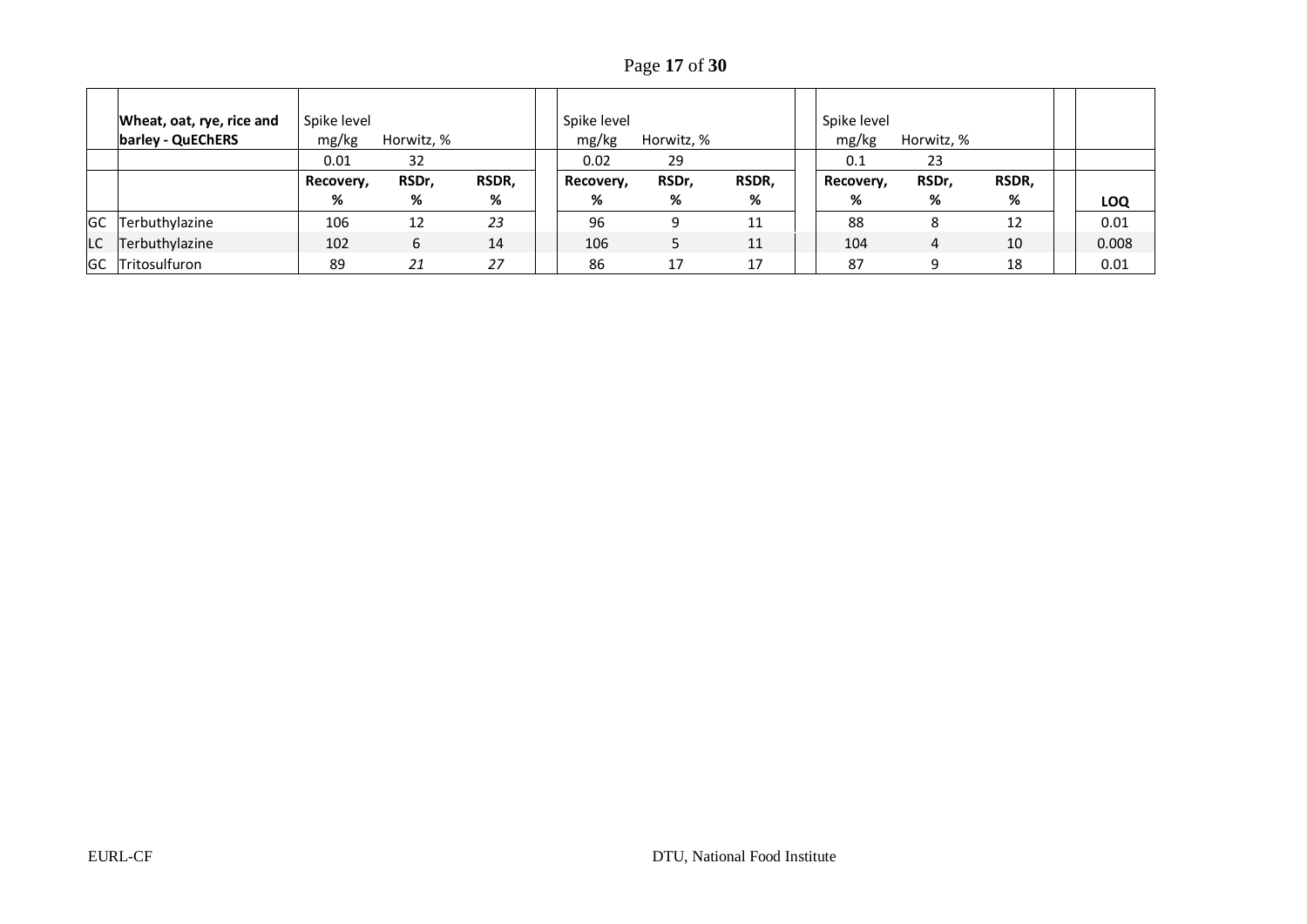# **Appendix 3. Recoveries, repeatability (RSDr) and Limit of Quantification (LOQs) for pesticides validated on wheat.**

<span id="page-17-0"></span>

|    | <b>Wheat - QuEChERS</b> | Spike level,<br>mg/kg<br>0.01 | Horwitz, %<br>32 | Spike level,<br>mg/kg<br>0.02 | Horwitz, %<br>29 | Spike level,<br>mg/kg<br>0.1 | Horwitz, %<br>23 |            |
|----|-------------------------|-------------------------------|------------------|-------------------------------|------------------|------------------------------|------------------|------------|
|    |                         | Recovery %                    | RSDr%            | Recovery %                    | RSDr%            | Recovery %                   | RSDr%            | <b>LOQ</b> |
| GC | 1-Naphthylacetamide     | 75                            | 7                | 74                            | 22               | 85                           | 6                | 0.003      |
| LC | 1-Naphthylacetamide     | 107                           | 6                | 110                           | 8                | 100                          | 5                | 0.004      |
| GC | Acetochlor              | 99                            | 9                | 90                            | 25               | 96                           | 6                | 0.01       |
| LC | Ametoctradin            | 73                            | 12               | 93                            | 3                | 106                          | 5                | 0.005      |
| GC | Benfluralin             | 99                            | $\overline{7}$   | 88                            | 22               | 98                           | 8                | 0.004      |
| LC | Bromadiolone            |                               |                  |                               |                  | 78                           | 15               | 0.02       |
| GC | Chloridazon             |                               |                  |                               |                  | 72                           | 13               | 0.06       |
| LC | Chloridazon             | 84                            | 5                | 90                            | 6                | 92                           | $\overline{4}$   | 0.003      |
| LC | Chlorsulfuron           | 69                            | 3                | 77                            | $\overline{7}$   | 68                           | 10               | 0.001      |
| GC | Chlorsulfuron           | 85                            | 22               | 69                            | 25               | 66                           | 6                | 0.01       |
| GC | Cyflumetofen            | 131                           | 5                | 116                           | 24               | 122                          | 4                | 0.004      |
| LC | Cymoxanil               | 109                           | 18               | 102                           | 19               | 101                          | 3                | 0.02       |
| LC | Desmedipham             | 111                           | 3                | 100                           | $\overline{4}$   | 98                           | $\overline{4}$   | 0.002      |
| GC | Dimethachlor            | 98                            | 4                | 90                            | 22               | 102                          | 4                | 0.003      |
| LC | Dimethachlor            | 109                           | 9                | 122                           | $\overline{7}$   | 111                          | 5                | 0.006      |
| LC | Dodemorph               | 85                            | $\overline{2}$   | 81                            | $\overline{2}$   | 88                           | 4                | 0.001      |
| GC | Dodemorph               | 71                            | 15               | 79                            | 20               | 87                           | 8                | 0.01       |
| LC | Emamectin benzoate      | 91                            | 5                | 94                            | 3                | 101                          | 4                | 0.003      |
| GC | Etridiazole             | 97                            | 13               | 89                            | 25               | 108                          | 8                | 0.01       |
| GC | Fluazinam               |                               |                  |                               |                  | 95                           | 19               | 0.1        |
| LC | Fluazinam               | 71                            | 12               | 80                            | 15               | 94                           | 8                | 0.005      |
| LC | Fluometuron             | 96                            | 3                | 95                            | $\overline{2}$   | 99                           | $\overline{4}$   | 0.002      |
| GC | Fluopicolide            | 99                            | 5                | 87                            | 22               | 100                          | 4                | 0.003      |
| LC | Fluopicolide            | 97                            | 4                | 94                            | 4                | 96                           | 6                | 0.002      |
| GC | Fluopyram               | 99                            | 6                | 87                            | 18               | 95                           | 5                | 0.004      |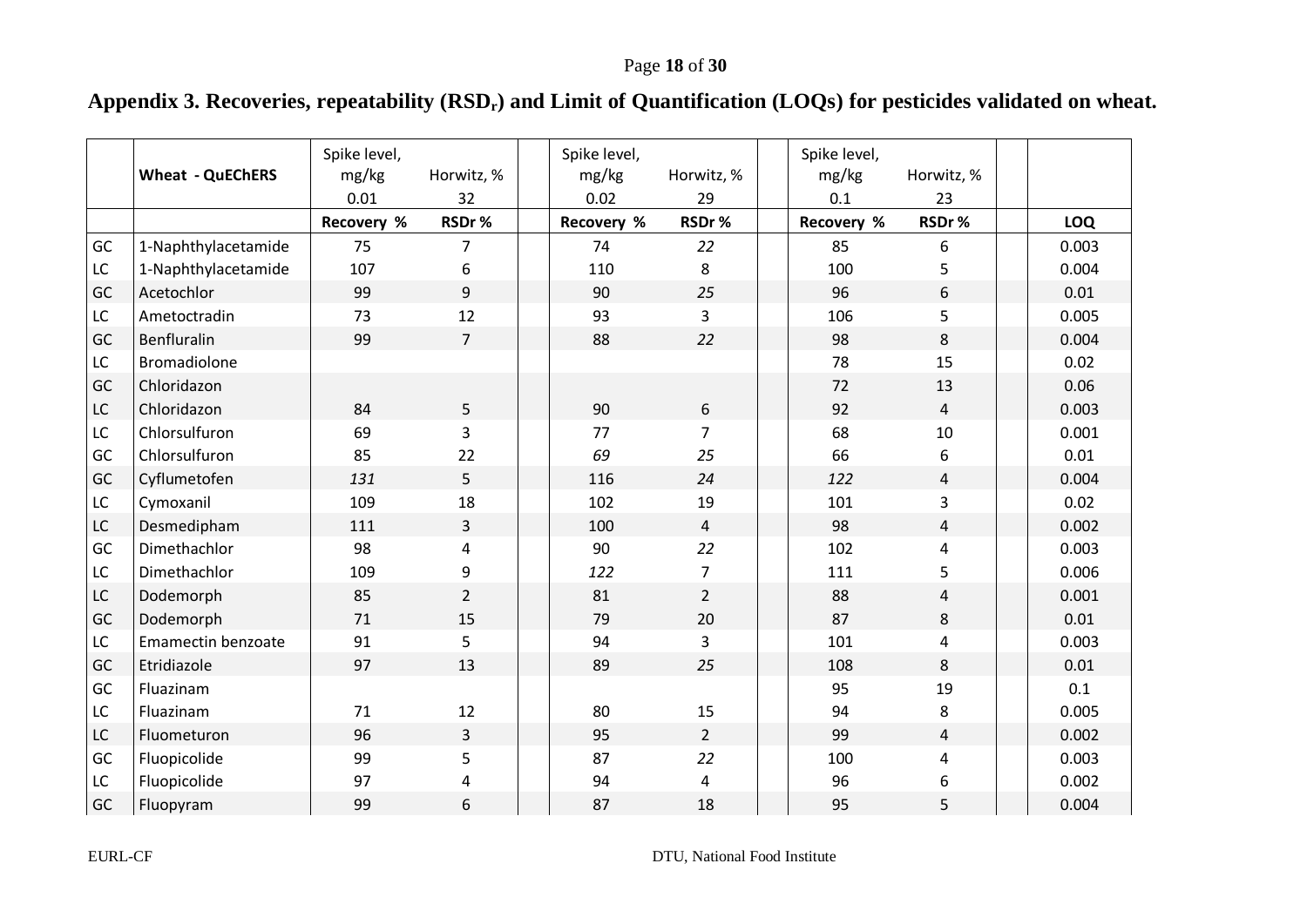Page **19** of **30**

|               | <b>Wheat - QuEChERS</b> | Spike level,<br>mg/kg<br>0.01 | Horwitz, %<br>32 | Spike level,<br>mg/kg<br>0.02 | Horwitz, %<br>29 | Spike level,<br>mg/kg<br>0.1 | Horwitz, %<br>23        |            |
|---------------|-------------------------|-------------------------------|------------------|-------------------------------|------------------|------------------------------|-------------------------|------------|
|               |                         | <b>Recovery %</b>             | RSDr%            | Recovery %                    | RSDr%            | Recovery %                   | RSDr%                   | <b>LOQ</b> |
| $\mathsf{LC}$ | Fluopyram               | 95                            | $\overline{4}$   | 97                            | $\overline{4}$   | 99                           | $\overline{4}$          | 0.002      |
| GC            | Flurochloridone         | 103                           | $\overline{7}$   | 87                            | 19               | 99                           | 6                       | 0.004      |
| LC            | Flurochloridone         | 101                           | 6                | 121                           | $10\,$           | 114                          | $\overline{7}$          | 0.004      |
| GC            | Flurprimidol            | 99                            | 5                | 86                            | 22               | 96                           | $\overline{\mathbf{4}}$ | 0.003      |
| LC            | Flurprimidol            | 101                           | $\overline{3}$   | 112                           | $\overline{7}$   | 105                          | 5                       | 0.002      |
| LC            | Fluxapyroxad            | 99                            | $\overline{3}$   | 96                            | 3                | 99                           | 4                       | 0.002      |
| GC            | Halosulfuron-methyl     | 108                           | 19               | 93                            | 16               | 96                           | $\overline{7}$          | 0.01       |
| $\mathsf{LC}$ | Halosulfuron-methyl     | 97                            | $\overline{7}$   | 94                            | $2^{\circ}$      | 92                           | 5                       | 0.004      |
| GC            | Isopyrazam              | 91                            | 5                | 80                            | 21               | 90                           | 4                       | 0.002      |
| LC            | Isopyrazam              | 101                           | $\overline{2}$   | 109                           | 8                | 104                          | 3                       | 0.001      |
| GC            | Metaldehyde             |                               |                  |                               |                  | 69                           | 13                      | 0.05       |
| LC            | Metazachlor             | 94                            | 4                | 96                            | 3                | 98                           | 4                       | 0.003      |
| GC            | Metrafenone             | 105                           | 8                | 86                            | 24               | 97                           | 5                       | 0.01       |
| $\mathsf{LC}$ | Metrafenone             | 93                            | 4                | 95                            | $\overline{4}$   | 97                           | $\overline{4}$          | 0.002      |
| GC            | Napropamide             | 101                           | 4                | 90                            | 23               | 98                           | 3                       | 0.002      |
| LC            | Napropamide             | 93                            | 8                | 96                            | $\overline{7}$   | 100                          | 4                       | 0.004      |
| GC            | Oxadiargyl              | 103                           | 12               | 95                            | 23               | 106                          | 6                       | 0.01       |
| ${\sf LC}$    | Oxadiargyl              |                               |                  |                               |                  | 103                          | 12                      | 0.07       |
| GC            | Oxyfluorfen             | 92                            | 11               | 87                            | 18               | 98                           | $\overline{2}$          | 0.01       |
| LC            | Oxyfluorfen             | 99                            | 18               | 86                            | 22               | 95                           | 9                       | 0.01       |
| GC            | Penflufen               | 97                            | 5                | 87                            | 24               | 98                           | 3                       | 0.003      |
| LC            | Penflufen               | 103                           | $\overline{3}$   | 114                           | 5                | 106                          | $\overline{3}$          | 0.002      |
| GC            | Penthiopyrad            | 101                           | 6                | 89                            | 22               | 100                          | 5                       | 0.004      |
| $\mathsf{LC}$ | Penthiopyrad            | 102                           | $\overline{2}$   | 110                           | 6                | 105                          | 3                       | 0.001      |
| GC            | Pethoxamide             | 105                           | 5                | 92                            | 21               | 100                          | 3                       | 0.003      |
| $\mathsf{LC}$ | Pethoxamide             | 99                            | $\overline{3}$   | 108                           | 6                | 107                          | $\overline{2}$          | 0.002      |
| LC            | Phenmedipham            | 109                           | $\overline{4}$   | 115                           | $\overline{7}$   | 108                          | 4                       | 0.002      |
| LC            | Spiromesifen            | 91                            | 21               | 99                            | 15               | 109                          | 5                       | 0.02       |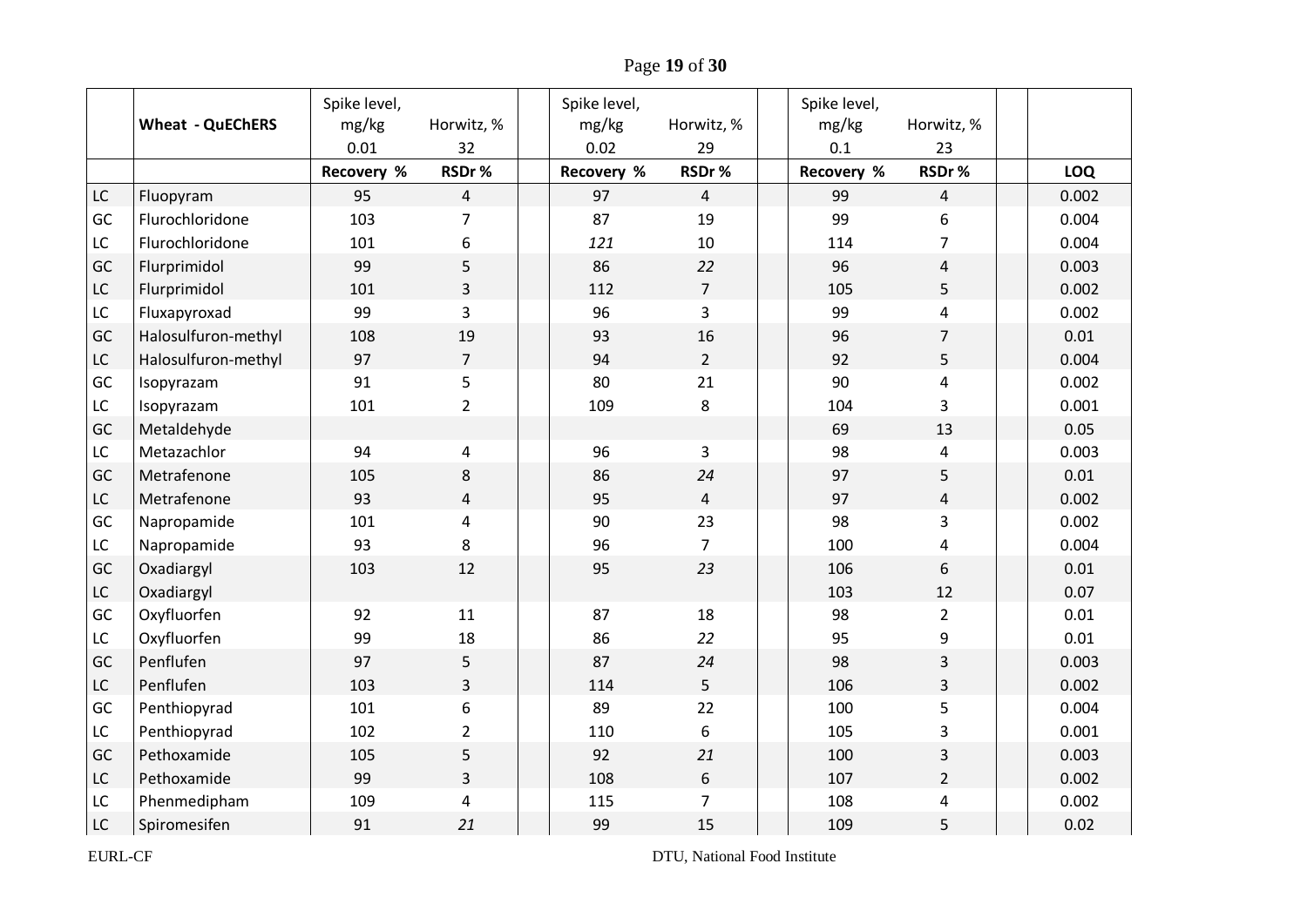Page **20** of **30**

|    | <b>Wheat - QuEChERS</b> | Spike level,<br>mg/kg<br>0.01 | Horwitz, %<br>32 | Spike level,<br>mg/kg<br>0.02 | Horwitz, %<br>29 | Spike level,<br>mg/kg<br>0.1 | Horwitz, %<br>23 |            |
|----|-------------------------|-------------------------------|------------------|-------------------------------|------------------|------------------------------|------------------|------------|
|    |                         | <b>Recovery %</b>             | RSDr%            | <b>Recovery %</b>             | RSDr%            | Recovery %                   | RSDr%            | <b>LOQ</b> |
| GC | Spiromesifen            | 108                           |                  | 92                            | 21               | 106                          | 4                | 0.004      |
| GC | Terbuthylazine          | 90                            |                  | 83                            | 23               | 95                           |                  | 0.003      |
| LC | Terbuthylazine          | 101                           |                  | 107                           |                  | 99                           | 4                | 0.002      |
| GC | Tritosulfuron           | 113                           | 19               | 93                            | 22               | 101                          |                  | 0.01       |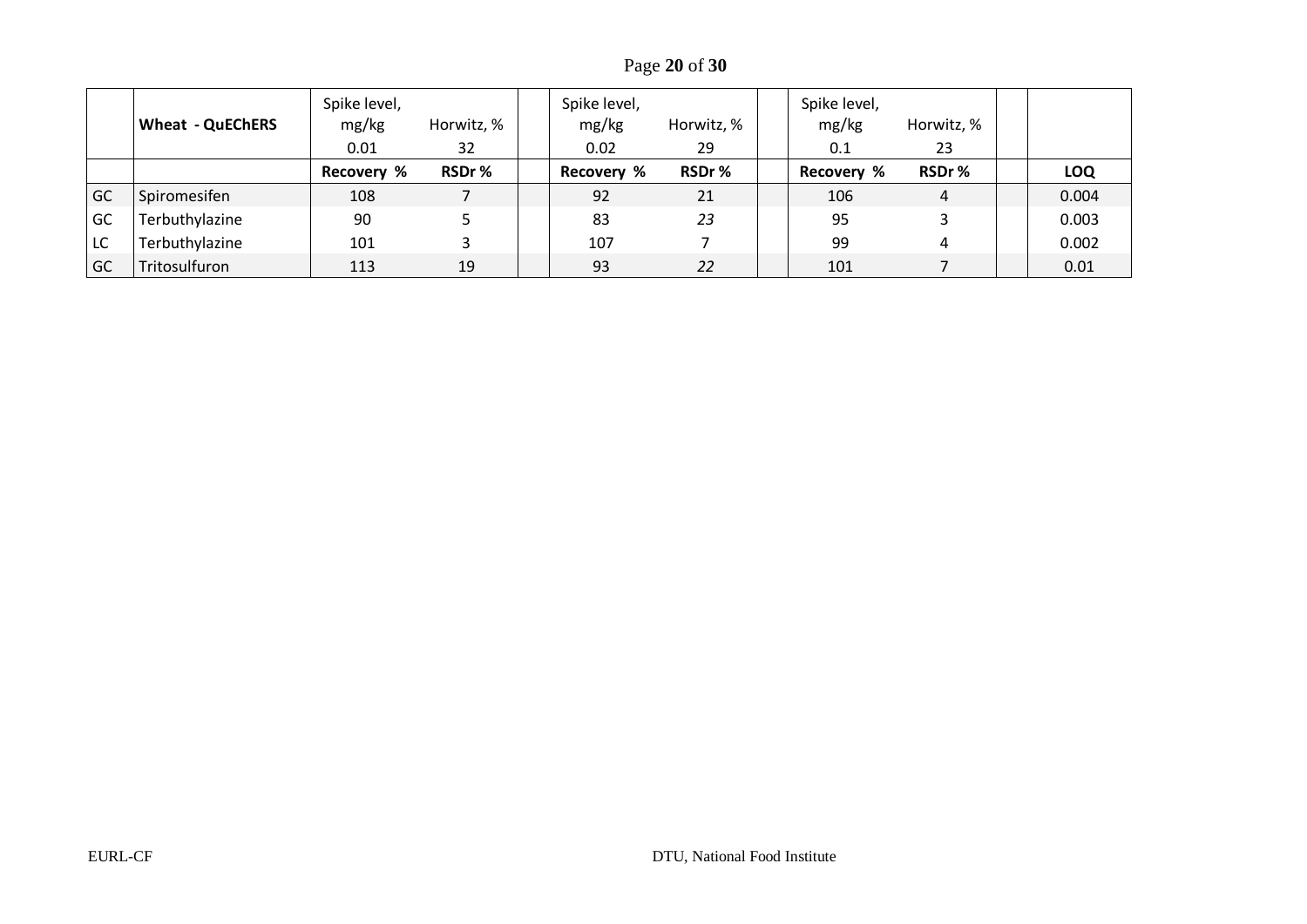# **Appendix 4. Recoveries, repeatability (RSDr) and Limit of Quantification (LOQs) for pesticides validated on rye.**

<span id="page-20-0"></span>

|    | Rye - QuEChERS      | Spike level,<br>mg/kg<br>0.01 | Horwitz, %<br>32 | Spike level,<br>mg/kg<br>0.02 | Horwitz, %<br>29 | Spike level,<br>mg/kg<br>0.1 | Horwitz, %<br>23 |       |
|----|---------------------|-------------------------------|------------------|-------------------------------|------------------|------------------------------|------------------|-------|
|    |                     | Recovery %                    | RSDr%            | Recovery %                    | RSDr%            | Recovery %                   | RSDr%            | LOQ   |
| GC | 1-Naphthylacetamide | 95                            | 13               | 97                            | 10               | 100                          | 3                | 0.007 |
| LC | 1-Naphthylacetamide | 107                           | 12               | 110                           | $\overline{7}$   | 109                          | 3                | 0.008 |
| GC | Acetochlor          |                               |                  | 98                            | 23               | 84                           | $\overline{4}$   | 0.03  |
| LC | Ametoctradin        | 80                            | 5                | 98                            | 6                | 119                          | 5                | 0.003 |
| GC | Benfluralin         |                               |                  | 111                           | 15               | 101                          | 9                | 0.02  |
| GC | Carvone             |                               |                  |                               |                  | 99                           | 17               | 0.1   |
| GC | Chloridazon         |                               |                  |                               |                  | 97                           | 23               | 0.1   |
| LC | Chloridazon         | 102                           | 6                | 100                           | 10               | 100                          | $\overline{4}$   | 0.004 |
| LC | Chlorsulfuron       | 103                           | 16               | 90                            | 10               | 102                          | $\overline{7}$   | 0.01  |
| GC | Chlorsulfuron       |                               |                  |                               |                  | 78                           | 9                | 0.04  |
| GC | Cyflumetofen        | 77                            | 20               | 84                            | 10               | 64                           | 13               | 0.009 |
| LC | Cymoxanil           |                               |                  | 93                            | 14               | 102                          | 3                | 0.02  |
| LC | Desmedipham         | 121                           | 3                | 115                           | 8                | 112                          | $\overline{4}$   | 0.002 |
| GC | Dimethachlor        |                               |                  | 99                            | 12               | 89                           | $\overline{2}$   | 0.02  |
| LC | Dimethachlor        | 123                           | 10               | 117                           | 8                | 120                          | 3                | 0.007 |
| LC | Dodemorph           | 99                            | 5                | 93                            | $\overline{7}$   | 101                          | 4                | 0.003 |
| GC | Dodemorph           | 118                           | 12               | 116                           | 13               | 124                          | 5                | 0.01  |
| LC | Dodine              | 82                            | 24               | 79                            | 13               | 113                          | 14               | 0.01  |
| LC | Emamectin benzoate  | 113                           | 5                | 110                           | 8                | 121                          | $\mathbf{3}$     | 0.004 |
| GC | Etridiazole         |                               |                  | 93                            | 11               | 74                           | $\overline{7}$   | 0.01  |
| LC | Fluazinam           | 102                           | 23               | 102                           | 17               | 120                          | 11               | 0.01  |
| LC | Fluometuron         | 111                           | 5                | 110                           | $\overline{7}$   | 113                          | 5                | 0.003 |
| GC | Fluopicolide        | 125                           | 11               | 125                           | 9                | 123                          | 5                | 0.008 |
| LC | Fluopicolide        | 111                           | 4                | 111                           | 10               | 110                          | 4                | 0.003 |
| GC | Fluopyram           | 122                           | 11               | 120                           | 12               | 118                          | 5                | 0.008 |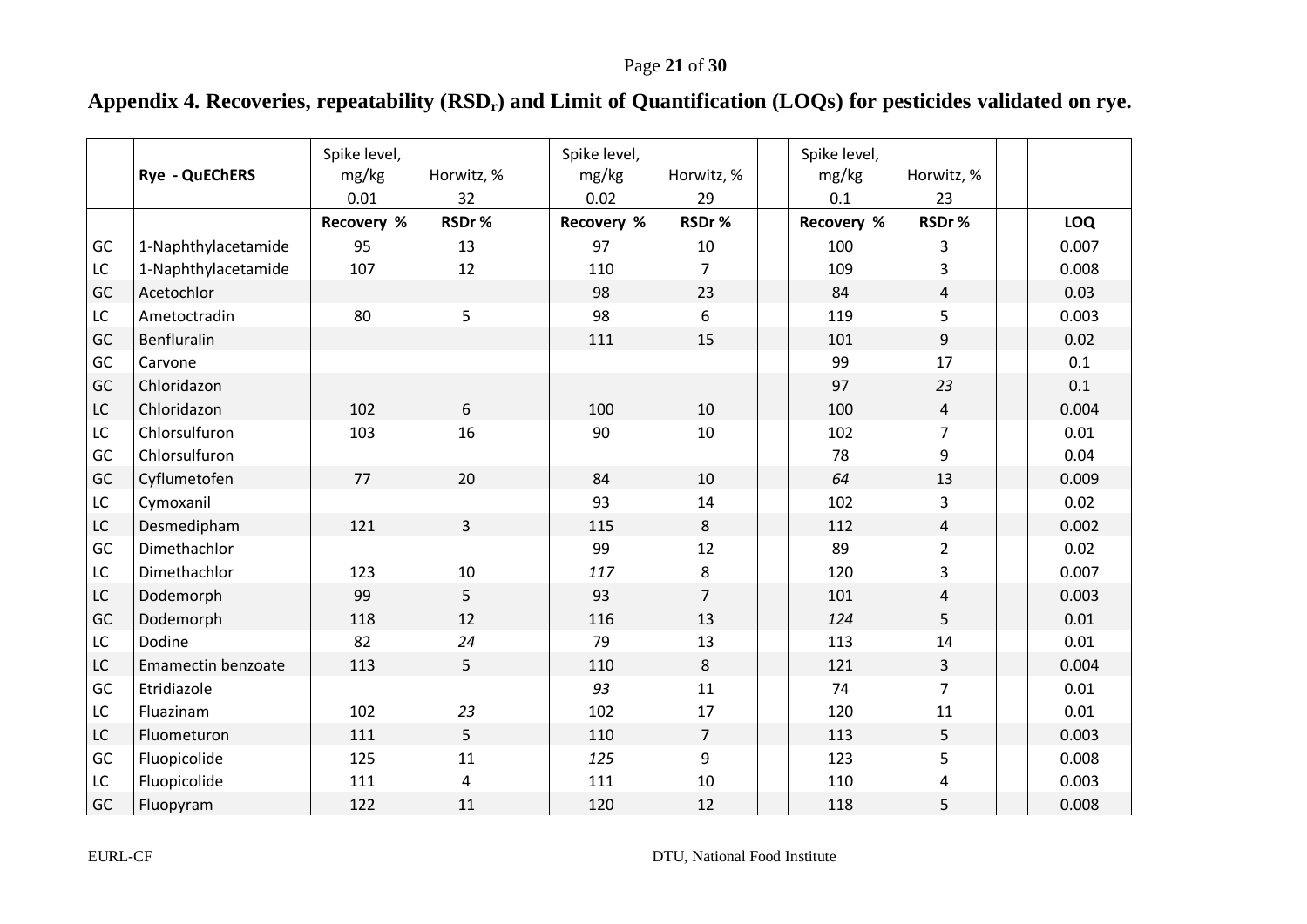Page **22** of **30**

|               | <b>Rye - QuEChERS</b> | Spike level,<br>mg/kg<br>0.01 | Horwitz, %<br>32 | Spike level,<br>mg/kg<br>0.02 | Horwitz, %<br>29 | Spike level,<br>mg/kg<br>0.1 | Horwitz, %<br>23 |            |
|---------------|-----------------------|-------------------------------|------------------|-------------------------------|------------------|------------------------------|------------------|------------|
|               |                       | <b>Recovery %</b>             | RSDr%            | <b>Recovery %</b>             | RSDr%            | Recovery %                   | RSDr%            | <b>LOQ</b> |
| $\mathsf{LC}$ | Fluopyram             | 109                           | $\overline{2}$   | 107                           | 5                | 110                          | $\overline{3}$   | 0.001      |
| GC            | Flurochloridone       | 116                           | 12               | 128                           | $\overline{7}$   | 122                          | 9                | 0.009      |
| LC            | Flurochloridone       | 119                           | 15               | 123                           | 10               | 128                          | 5                | 0.01       |
| GC            | Flurprimidol          |                               |                  | 104                           | 11               | 98                           | 3                | 0.01       |
| LC            | Flurprimidol          | 119                           | 11               | 123                           | $\overline{9}$   | 126                          | $\overline{3}$   | 0.008      |
| $\mathsf{LC}$ | Fluxapyroxad          | 107                           | 4                | 106                           | $\overline{7}$   | 110                          | $\overline{4}$   | 0.002      |
| GC            | Halosulfuron-methyl   |                               |                  |                               |                  | 85                           | 15               | 0.08       |
| $\mathsf{LC}$ | Halosulfuron-methyl   | 117                           | 5                | 105                           | 8                | 112                          | $\overline{4}$   | 0.004      |
| GC            | Isopyrazam            | 98                            | 19               | 127                           | 9                | 126                          | 4                | 0.01       |
| LC            | Isopyrazam            | 119                           | 9                | 124                           | $\overline{7}$   | 127                          | 3                | 0.007      |
| LC            | Metazachlor           | 109                           | $\overline{2}$   | 110                           | $\boldsymbol{8}$ | 113                          | $\overline{3}$   | 0.00       |
| LC            | Metosulam             | 111                           | 23               | 85                            | 15               | 104                          | 10               | 0.02       |
| GC            | Metrafenone           | 95                            | 22               | 115                           | 13               | 120                          | 8                | 0.01       |
| $\mathsf{LC}$ | Metrafenone           | 99                            | 5                | 104                           | $11\,$           | 109                          | 5                | 0.003      |
| GC            | Napropamide           | 118                           | 9                | 127                           | 8                | 117                          | 3                | 0.006      |
| LC            | Napropamide           | 103                           | 12               | 110                           | 10               | 117                          | 4                | 0.007      |
| GC            | Oxadiargyl            | 93                            | 12               | 117                           | 10               | 124                          | $\overline{7}$   | 0.01       |
| ${\sf LC}$    | Oxadiargyl            |                               |                  |                               |                  | 115                          | 11               | 0.08       |
| GC            | Oxyfluorfen           | 108                           | 8                | 118                           | 10               | 115                          | 3                | 0.01       |
| $\mathsf{LC}$ | Oxyfluorfen           |                               |                  | 110                           | 13               | 108                          | 6                | 0.02       |
| GC            | Penflufen             | 119                           | $\overline{7}$   | 120                           | 9                | 119                          | 3                | 0.005      |
| LC            | Penflufen             | 117                           | 10               | 125                           | 8                | 128                          | $\overline{2}$   | 0.007      |
| GC            | Penthiopyrad          | 126                           | $\overline{7}$   | 135                           | 11               | 135                          | 6                | 0.005      |
| LC            | Penthiopyrad          | 125                           | 9                | 127                           | 9                | 129                          | 4                | 0.007      |
| GC            | Pethoxamide           | 118                           | 13               | 101                           | 14               | 103                          | $\overline{4}$   | 0.009      |
| ${\sf LC}$    | Pethoxamide           | 117                           | 8                | 124                           | $\overline{7}$   | 125                          | $\overline{2}$   | 0.006      |
| LC            | Phenmedipham          | 123                           | 6                | 125                           | 8                | 122                          | $\overline{3}$   | 0.004      |
| LC            | Pyroxsulam            | 95                            | 13               | 67                            | 17               | 87                           | 10               | 0.01       |

EURL-CF DTU, National Food Institute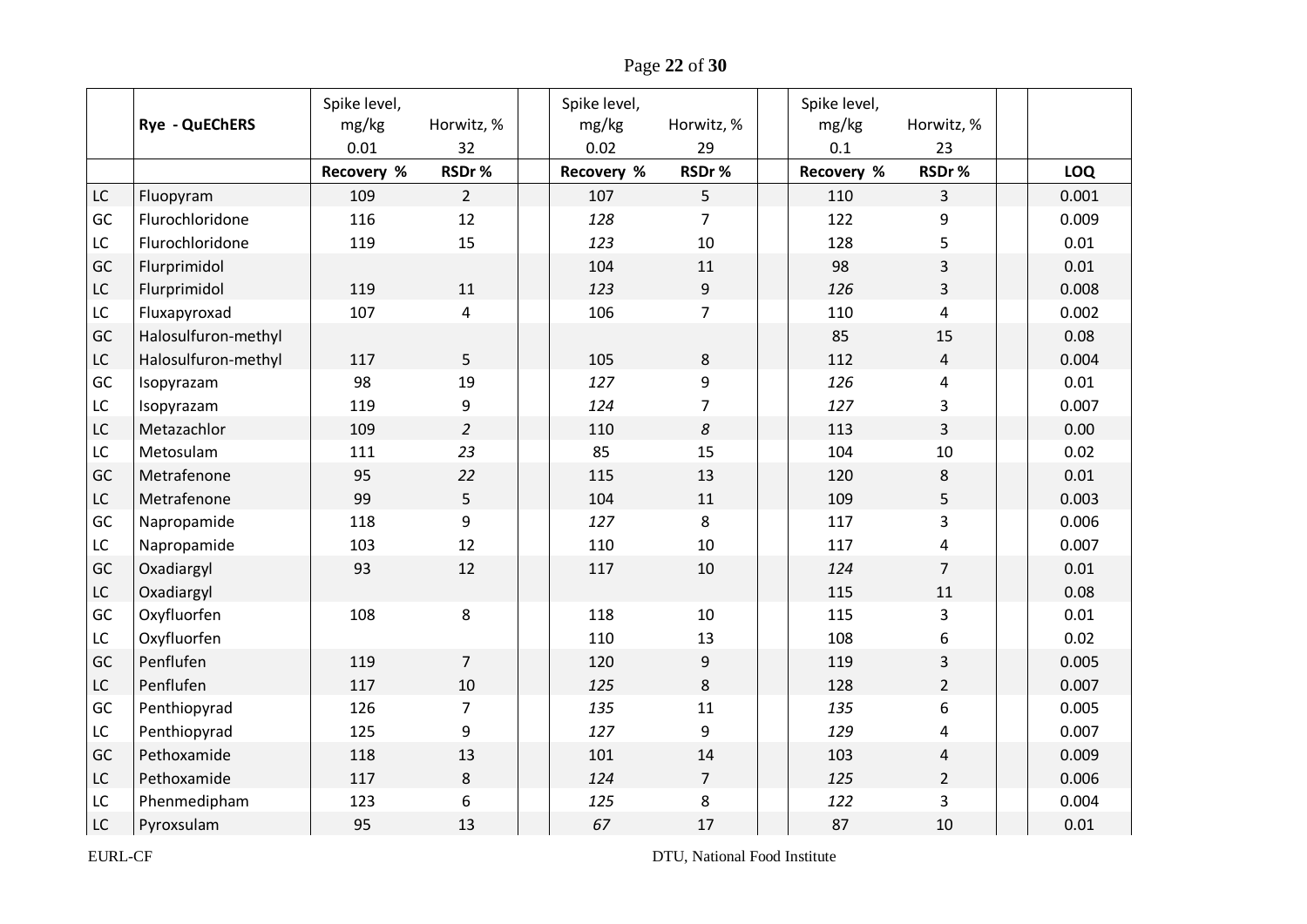Page **23** of **30**

|    | <b>Rye - QuEChERS</b> | Spike level,<br>mg/kg<br>0.01 | Horwitz, %<br>32 | Spike level,<br>mg/kg<br>0.02 | Horwitz, %<br>29 | Spike level,<br>mg/kg<br>0.1 | Horwitz, %<br>23 |            |
|----|-----------------------|-------------------------------|------------------|-------------------------------|------------------|------------------------------|------------------|------------|
|    |                       | <b>Recovery %</b>             | RSDr%            | <b>Recovery %</b>             | RSDr%            | <b>Recovery %</b>            | RSDr%            | <b>LOQ</b> |
| LC | Spiromesifen          | 93                            | 14               | 103                           | 10               | 117                          |                  | 0.008      |
| GC | Spiromesifen          | 97                            | 11               | 110                           | 18               | 99                           |                  | 0.007      |
| LC | Sulcotrione           |                               |                  |                               |                  | 78                           | 15               | 0.07       |
| GC | Terbuthylazine        |                               |                  | 106                           | 10               | 92                           | 4                | 0.01       |
| LC | Terbuthylazine        | 121                           | 9                | 121                           | 6                | 118                          | 4                | 0.007      |
| GC | Tritosulfuron         | 73                            | 33               | 85                            | 18               | 97                           |                  | 0.01       |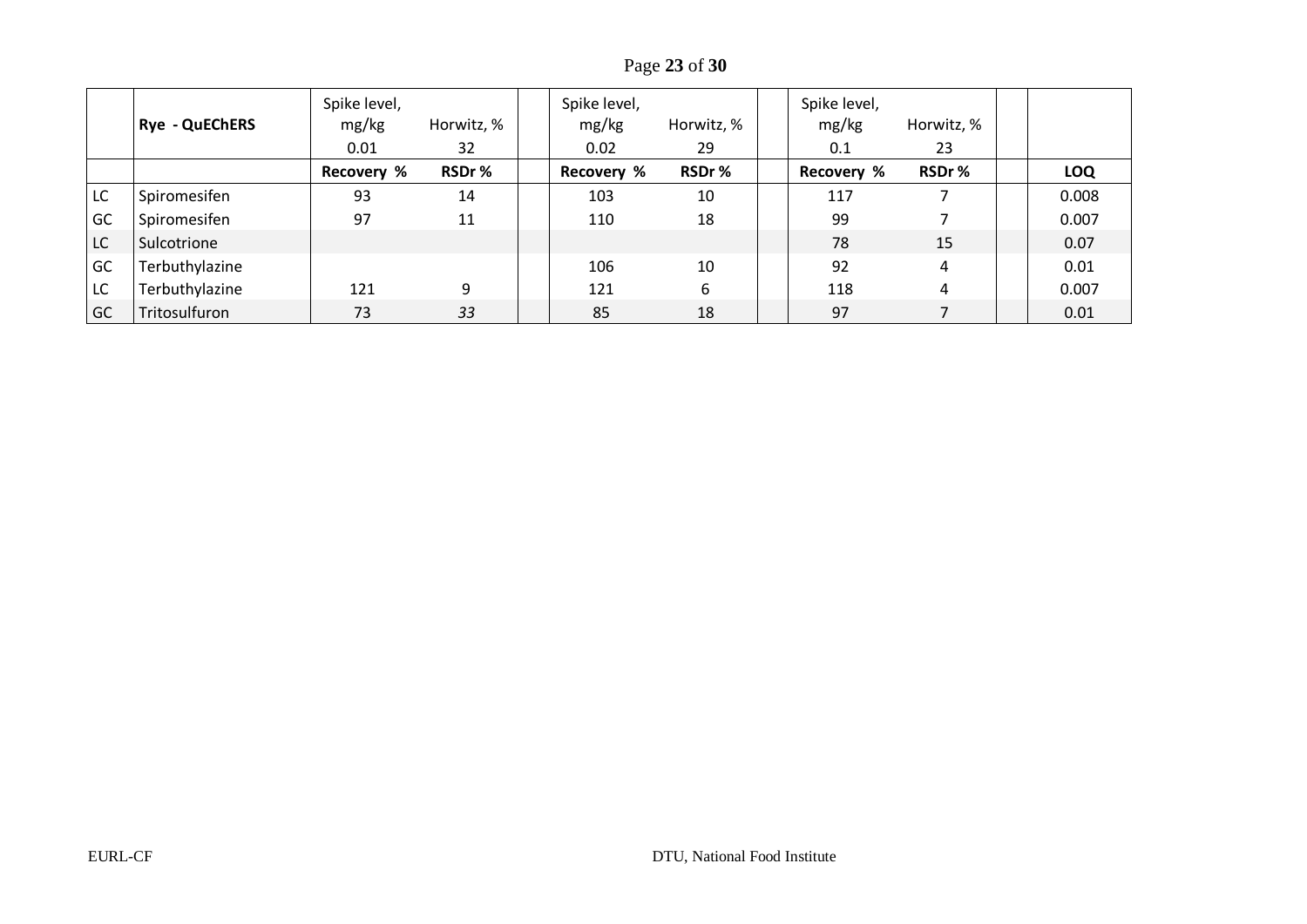# **Appendix 5. Recoveries, repeatability (RSDr) and Limit of Quantification (LOQs) for pesticides validated on rice.**

<span id="page-23-0"></span>

|    | Rice - QuEChERS           | Spike level,<br>mg/kg<br>0.01 | Horwitz, %<br>32 | Spike level,<br>mg/kg<br>0.02 | Horwitz, %<br>29 | Spike level,<br>mg/kg<br>0.1 | Horwitz, %<br>23 |            |
|----|---------------------------|-------------------------------|------------------|-------------------------------|------------------|------------------------------|------------------|------------|
|    |                           | Recovery %                    | RSDr%            | Recovery %                    | RSDr%            | Recovery %                   | RSDr%            | <b>LOQ</b> |
| GC | 1-Naphthylacetamide       | 94                            | 6                | 92                            | 3                | 92                           | 3                | 0.003      |
| LC | 1-Naphthylacetamide       | 93                            | 9                | 103                           | 5                | 101                          | 5                | 0.005      |
| GC | Acetochlor                | 88                            | 15               | 97                            | 10               | 90                           | 9                | 0.01       |
| LC | Ametoctradin              | 80                            | 5                | 98                            | 6                | 119                          | 5                | 0.003      |
| GC | Benfluralin               | 105                           | 14               | 95                            | 8                | 86                           | 5                | 0.009      |
| LC | <b>Bromadiolone</b>       |                               |                  |                               |                  | 107                          | 14               | 0.09       |
| GC | Carvone                   |                               |                  |                               |                  | 73                           | 15               | 0.07       |
| GC | Chloridazon               |                               |                  |                               |                  | 82                           | 14               | 0.070      |
| LC | Chloridazon               | 99                            | 9                | 93                            | 4                | 87                           | 6                | 0.006      |
| LC | Chlorsuforon              | 65                            | $\overline{7}$   | 75                            | 6                | 77                           | 3                | 0.003      |
| GC | Chlorsulfuron             |                               |                  |                               |                  | 63                           | $\overline{7}$   | 0.03       |
| GC | Cyflumetofen              | 104                           | 3                | 102                           | 3                | 95                           | 4                | 0.002      |
| LC | Cymoxanil                 | 95                            | 25               | 98                            | 12               | 95                           | 8                | 0.01       |
| LC | Desmedipham               | 115                           | 7                | 106                           | $\overline{7}$   | 90                           | 5                | 0.005      |
| GC | Dimethachlor              | 99                            | 8                | 99                            | $\overline{3}$   | 93                           | $\overline{2}$   | 0.005      |
| LC | Dimethachlor              | 95                            | 9                | 99                            | 6                | 100                          | $\overline{7}$   | 0.005      |
| LC | Dodemorph                 | 99                            | 6                | 97                            | 5                | 89                           | 6                | 0.004      |
| GC | Dodemorph                 | 109                           | 11               | 101                           | 4                | 92                           | 5                | 0.007      |
| LC | <b>Emamectin benzoate</b> | 103                           | $\overline{7}$   | 103                           | 6                | 93                           | 6                | 0.004      |
| GC | Etridiazole               | 108                           | 19               | 86                            | 26               | 68                           | 13               | 0.01       |
| LC | Fluazinam                 | 93                            | 4                | 101                           | $\overline{7}$   | 116                          | 8                | 0.002      |
| LC | Fluometuron               | 101                           | 5                | 99                            | $\overline{7}$   | 93                           | 5                | 0.003      |
| GC | Fluopicolide              | 95                            | 4                | 101                           | 4                | 94                           | $\overline{2}$   | 0.002      |
| LC | Fluopicolide              | 98                            | 12               | 94                            | 11               | 83                           | 11               | 0.007      |
| GC | Fluopyram                 | 101                           | 5                | 98                            | 6                | 97                           | $\mathbf{1}$     | 0.003      |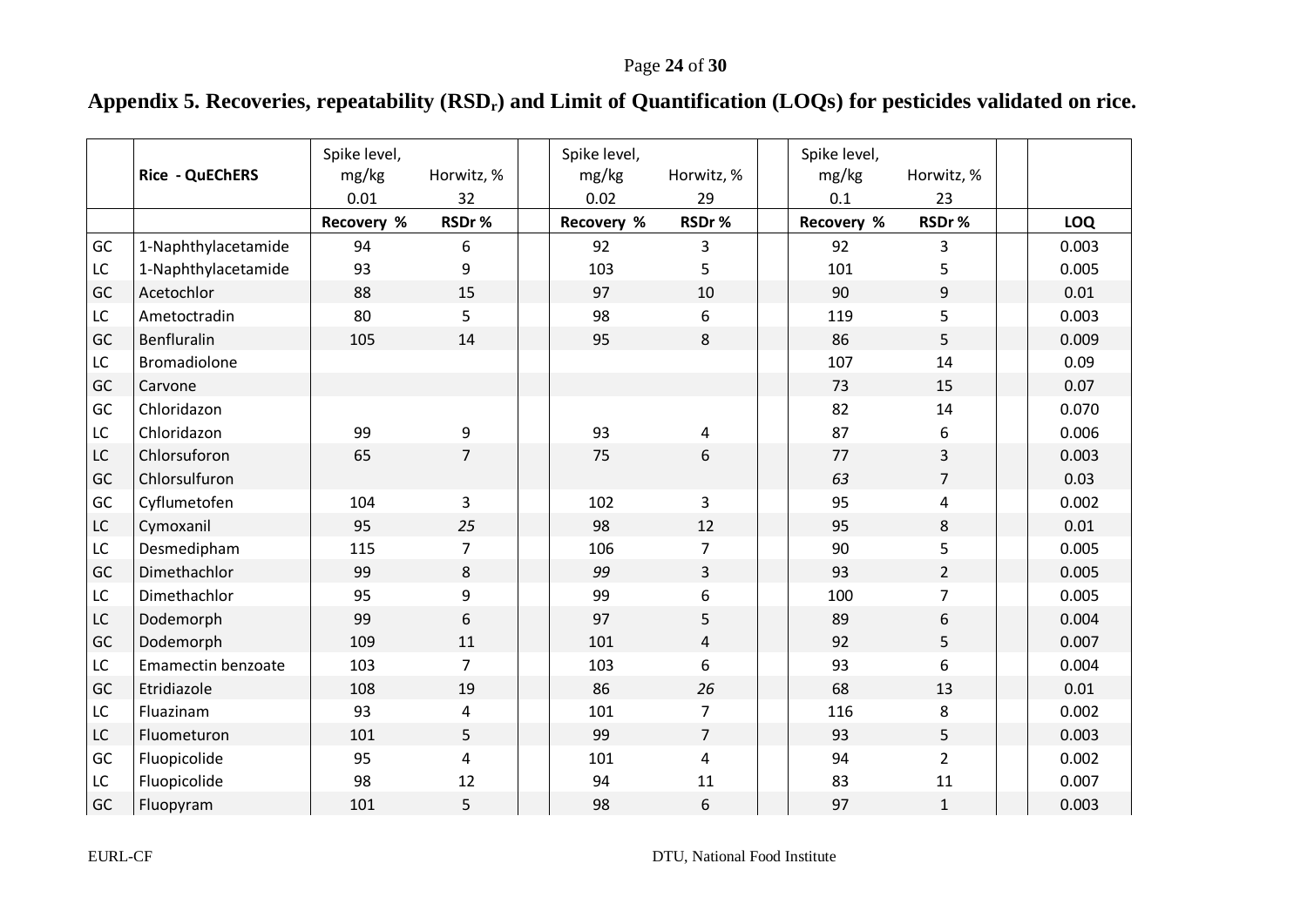Page **25** of **30**

|               | <b>Rice - QuEChERS</b> | Spike level,<br>mg/kg<br>0.01 | Horwitz, %<br>32 | Spike level,<br>mg/kg<br>0.02 | Horwitz, %<br>29        | Spike level,<br>mg/kg<br>0.1 | Horwitz, %<br>23 |            |
|---------------|------------------------|-------------------------------|------------------|-------------------------------|-------------------------|------------------------------|------------------|------------|
|               |                        | <b>Recovery %</b>             | RSDr%            | Recovery %                    | RSDr%                   | Recovery %                   | RSDr%            | <b>LOQ</b> |
| LC            | Fluopyram              | 105                           | $\overline{7}$   | 101                           | 6                       | 92                           | 6                | 0.004      |
| GC            | Flurochloridone        | 100                           | 9                | 103                           | 6                       | 95                           | 4                | 0.005      |
| LC            | Flurochloridone        | 89                            | 16               | 100                           | 16                      | 109                          | $\overline{7}$   | 0.008      |
| GC            | Flurprimidol           | 99                            | 3                | 98                            | $\overline{\mathbf{r}}$ | 92                           | $\overline{2}$   | 0.002      |
| LC            | Flurprimidol           | 94                            | 6                | 108                           | 5                       | 117                          | 4                | 0.004      |
| LC            | Fluxapyroxad           | 101                           | $\overline{7}$   | 102                           | 5                       | 91                           | 6                | 0.004      |
| GC            | Halosulfuron-methyl    | 107                           | 18               | 107                           | $\overline{7}$          | 92                           | 8                | 0.01       |
| LC            | Halosulfuron-methyl    | 97                            | $\overline{7}$   | 92                            | 5                       | 86                           | 5                | 0.004      |
| GC            | Isopyrazam             | 104                           | 6                | 98                            | 5                       | 94                           | $\overline{2}$   | 0.004      |
| LC            | Isopyrazam             | 97                            | 6                | 105                           | 5                       | 111                          | 5                | 0.004      |
| GC            | Metaldehyde            |                               |                  |                               |                         | 77                           | 24               | 0.1        |
| LC            | Metazachlor            | 105                           | $\overline{7}$   | 104                           | 6                       | 92                           | $\overline{7}$   | 0.004      |
| GC            | Metrafenone            | 86                            | 12               | 96                            | 12                      | 92                           | 3                | 0.01       |
| $\mathsf{LC}$ | Metrafenone            | 112                           | 5                | 104                           | 6                       | 88                           | $\overline{7}$   | 0.003      |
| GC            | Napropamide            | 100                           | $\overline{7}$   | 97                            | 5                       | 100                          | $\overline{2}$   | 0.004      |
| LC            | Napropamide            | 98                            | 6                | 105                           | $\overline{7}$          | 94                           | 9                | 0.003      |
| GC            | Oryzalin               |                               |                  |                               |                         | 79                           | 20               | 0.09       |
| GC            | Oxadiargyl             | 101                           | 16               | 100                           | 13                      | 100                          | 5                | 0.01       |
| LC            | Oxadiargyl             |                               |                  |                               |                         | 89                           | 10               | 0.05       |
| GC            | Oxyfluorfen            | 100                           | $\overline{7}$   | 95                            | 6                       | 90                           | $\overline{3}$   | 0.004      |
| LC            | Oxyfluorfen            | 89                            | 30               | 97                            | 9                       | 89                           | 11               | 0.02       |
| GC            | Penflufen              | 104                           | 3                | 99                            | 5                       | 97                           | $\overline{2}$   | 0.002      |
| LC            | Penflufen              | 96                            | 5                | 109                           | 3                       | 119                          | 4                | 0.003      |
| GC            | Penthiopyrad           | 103                           | 4                | 102                           | $\mathbf{1}$            | 99                           | $\mathbf{1}$     | 0.002      |
| LC            | Penthiopyrad           | 97                            | 6                | 107                           | 5                       | 112                          | 4                | 0.003      |
| GC            | Pethoxamide            | 98                            | 11               | 101                           | 6                       | 94                           | 4                | 0.006      |
| LC            | Pethoxamide            | 97                            | 5                | 107                           | 4                       | 113                          | 5                | 0.003      |
| $\mathsf{LC}$ | Phenmedipham           | 99                            | 8                | 104                           | 4                       | 113                          | 6                | 0.005      |

EURL-CF DTU, National Food Institute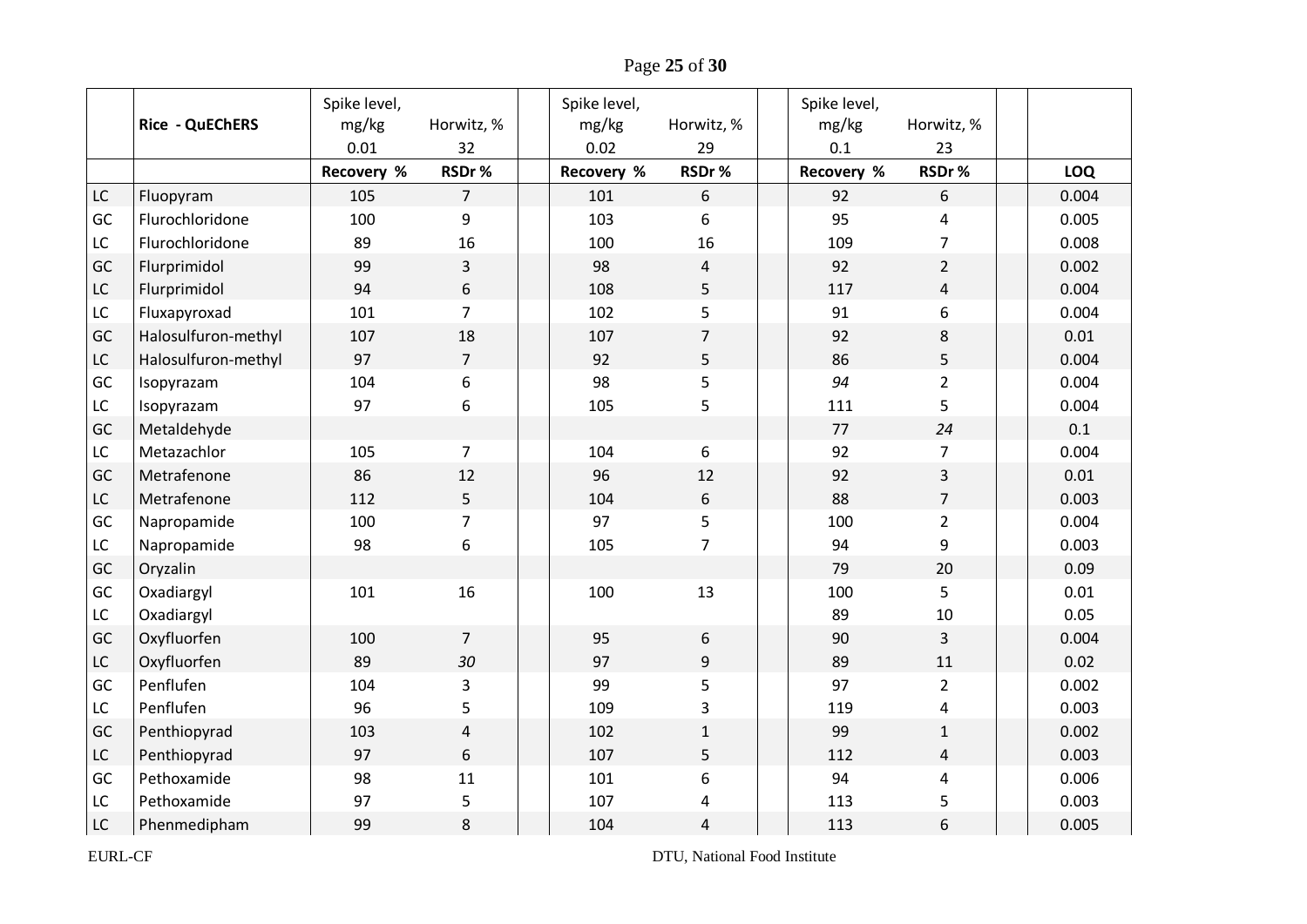Page **26** of **30**

|    | <b>Rice - QuEChERS</b> | Spike level,<br>mg/kg<br>0.01 | Horwitz, %<br>32 | Spike level,<br>mg/kg<br>0.02 | Horwitz, %<br>29 | Spike level,<br>mg/kg<br>0.1 | Horwitz, %<br>23 |       |
|----|------------------------|-------------------------------|------------------|-------------------------------|------------------|------------------------------|------------------|-------|
|    |                        | <b>Recovery %</b>             | RSDr%            | <b>Recovery %</b>             | RSDr%            | Recovery %                   | RSDr%            | LOQ   |
| LC | Spiromesifen           | 79                            | 10               | 89                            | 12               | 95                           | 6                | 0.005 |
| GC | Spiromesifen           | 98                            |                  | 98                            | 4                | 94                           |                  | 0.002 |
| GC | Terbuthylazine         | 88                            | 10               | 93                            | 8                | 89                           |                  | 0.005 |
| LC | Terbuthylazine         | 93                            | 6                | 102                           | 3                | 102                          |                  | 0.004 |
| GC | Tritosulfuron          | 83                            | 16               | 82                            | 14               | 78                           |                  | 0.008 |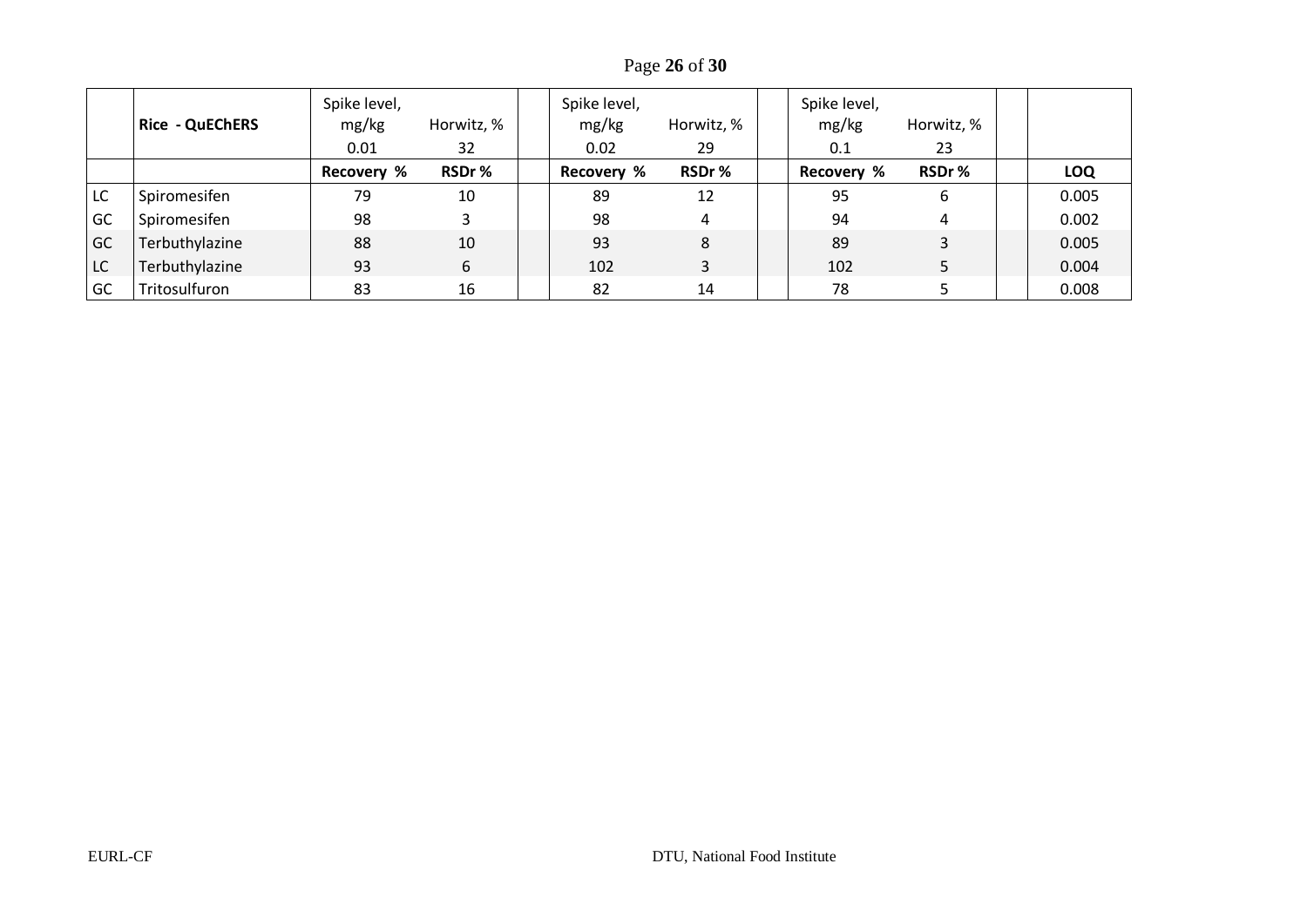# **Appendix 6. Recoveries, repeatability (RSDr) and Limit of Quantification (LOQs) for pesticides validated on barley.**

<span id="page-26-0"></span>

|    | <b>Barley - QuEChERS</b> | Spike level,<br>mg/kg<br>0.01 | Horwitz, %<br>32 | Spike level,<br>mg/kg<br>0.02 | Horwitz, %<br>29 | Spike level,<br>mg/kg<br>0.1 | Horwitz, %<br>23 |            |
|----|--------------------------|-------------------------------|------------------|-------------------------------|------------------|------------------------------|------------------|------------|
|    |                          | Recovery %                    | RSDr%            | Recovery %                    | RSDr%            | Recovery %                   | RSDr%            | <b>LOQ</b> |
| GC | 1-Naphthylacetamide      | 96                            | 5                | 81                            | 11               | 69                           | 10               | 0.003      |
| LC | 1-Naphthylacetamide      | 89                            | 8                | 94                            | 1                | 94                           | 3                | 0.004      |
| GC | Acetochlor               | 85                            | 12               | 85                            | 14               | 76                           | 17               | 0.01       |
| LC | Ametoctradin             | 92                            | 6                | 104                           | 5                | 118                          | 3                | 0.003      |
| GC | Benfluralin              | 93                            | 10               | 90                            | 14               | 81                           | 17               | 0.005      |
| LC | Bromadiolone             |                               |                  |                               |                  | 100                          | 20               | 0.1        |
| GC | Carvone                  |                               |                  |                               |                  | 85                           | 16               | 0.08       |
| LC | Chloridazon              | 100                           | 6                | 96                            | 4                | 99                           | $\overline{2}$   | 0.003      |
| LC | Chlorsulfuron            | 67                            | $\overline{7}$   | 72                            | 6                | 69                           | 8                | 0.003      |
| GC | Chlorsulfuron            | 72                            | 14               | 64                            | 17               | 52                           | 19               | 0.01       |
| GC | Cyflumetofen             | 93                            | 16               | 86                            | 13               | 82                           | 14               | 0.009      |
| LC | Cymoxanil                |                               |                  | 108                           | 10               | 108                          | $\overline{4}$   | 0.01       |
| LC | Desmedipham              | 111                           | 4                | 107                           | 3                | 104                          | $\overline{4}$   | 0.003      |
| GC | Dimethachlor             | 97                            | 10               | 93                            | 11               | 79                           | 16               | 0.006      |
| LC | Dimethachlor             | 102                           | $\overline{7}$   | 102                           | 3                | 104                          | 5                | 0.004      |
| LC | Dodemorph                | 101                           | 5                | 99                            | 4                | 101                          | $\overline{3}$   | 0.003      |
| GC | Dodemorph                | 103                           | 12               | 91                            | 7                | 78                           | 18               | 0.01       |
| LC | Emamectin benzoate       | 105                           | 5                | 109                           | 5                | 117                          | $\overline{4}$   | 0.003      |
| GC | Etridiazole              |                               |                  | 84                            | 21               | 82                           | 20               | 0.02       |
| LC | Fluazinam                |                               |                  | 84                            | 12               | 97                           | $\overline{7}$   | 0.01       |
| LC | Fluometuron              | 107                           | 6                | 105                           | 6                | 107                          | $\overline{2}$   | 0.004      |
| GC | Fluopicolide             | 100                           | 8                | 93                            | 11               | 79                           | 12               | 0.005      |
| LC | Fluopicolide             | 103                           | 5                | 99                            | 8                | 99                           | $\overline{4}$   | 0.003      |
| GC | Fluopyram                | 96                            | 10               | 95                            | 8                | 82                           | 13               | 0.006      |
| LC | Fluopyram                | 105                           | 5                | 107                           | 4                | 109                          | 3                | 0.003      |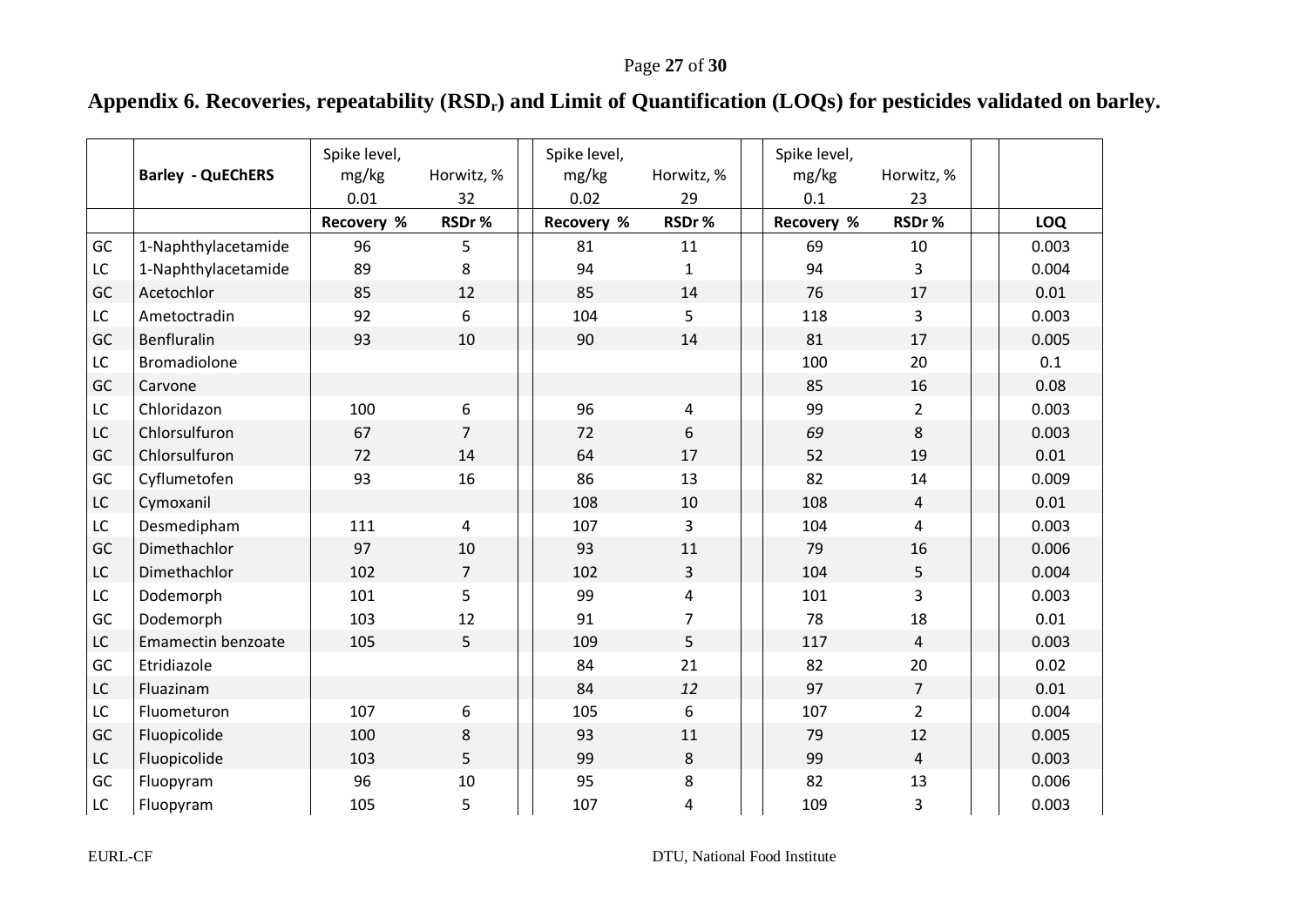Page **28** of **30**

|               |                          | Spike level, |                | Spike level, |                | Spike level,      |                         |       |
|---------------|--------------------------|--------------|----------------|--------------|----------------|-------------------|-------------------------|-------|
|               | <b>Barley - QuEChERS</b> | mg/kg        | Horwitz, %     | mg/kg        | Horwitz, %     | mg/kg             | Horwitz, %              |       |
|               |                          | 0.01         | 32             | 0.02         | 29             | 0.1               | 23                      |       |
|               |                          | Recovery %   | RSDr%          | Recovery %   | RSDr%          | <b>Recovery %</b> | RSDr%                   | LOQ   |
| GC            | Flurochloridone          | 105          | 10             | 94           | 8              | 80                | 14                      | 0.006 |
| $\mathsf{LC}$ | Flurochloridone          | 101          | $\overline{7}$ | 100          | 6              | 95                | 5                       | 0.004 |
| GC            | Flurprimidol             | 95           | 8              | 89           | $\overline{7}$ | 78                | 15                      | 0.005 |
| LC            | Flurprimidol             | 90           | 6              | 94           | $\overline{2}$ | 96                | 4                       | 0.003 |
| ${\sf LC}$    | Fluxapyroxad             | 107          | $\overline{3}$ | 108          | $\sqrt{4}$     | 110               | $\overline{3}$          | 0.002 |
| GC            | Halosulfuron-methyl      |              |                |              |                | 74                | 14                      | 0.06  |
| LC            | Halosulfuron-methyl      | 102          | 4              | 105          | 4              | 103               | 5                       | 0.00  |
| GC            | Isopyrazam               | 99           | 8              | 90           | 12             | 77                | 15                      | 0.005 |
| LC            | Isopyrazam               | 95           | $\overline{7}$ | 97           | 3              | 98                | 3                       | 0.004 |
| GC            | Metaldehyde              |              |                |              |                | 94                | 21                      | 0.1   |
| $\mathsf{LC}$ | Metazachlor              | 107          | 6              | 106          | $\overline{4}$ | 107               | $\overline{2}$          | 0.004 |
| GC            | Metrafenone              | 101          | 17             | 90           | 15             | 78                | 14                      | 0.010 |
| LC            | Metrafenone              | 105          | $10\,$         | 104          | 3              | 105               | 3                       | 0.01  |
| GC            | Napropamide              | 98           | $\,8$          | 93           | 11             | 84                | 14                      | 0.005 |
| LC            | Napropamide              | 108          | 6              | 110          | 7              | 110               | 6                       | 0.004 |
| GC            | Oxadiargyl               | 106          | 22             | 98           | 13             | 84                | 14                      | 0.014 |
| LC            | Oxadiargyl               |              |                |              |                | 114               | 8                       | 0.06  |
| GC            | Oxyfluorfen              | 99           | 14             | 85           | 9              | 74                | 15                      | 0.01  |
| LC            | Oxyfluorfen              | 99           | 19             | 110          | 8              | 96                | 5                       | 0.01  |
| GC            | Penflufen                | 102          | 10             | 94           | 8              | 82                | 13                      | 0.006 |
| LC            | Penflufen                | 95           | 5              | 101          | $\overline{2}$ | 103               | 3                       | 0.003 |
| GC            | Penthiopyrad             | 106          | 11             | 96           | 8              | 83                | 12                      | 0.007 |
| LC            | Penthiopyrad             | 96           | $6\,$          | 100          | $\overline{2}$ | 102               | $\overline{3}$          | 0.004 |
| GC            | Pethoxamide              | 116          | 15             | 93           | 14             | 84                | 17                      | 0.01  |
| LC            | Pethoxamide              | 96           | 5              | 103          | $\overline{2}$ | 104               | 3                       | 0.003 |
| LC            | Phenmedipham             | 103          | 6              | 103          | 3              | 102               | $\overline{2}$          | 0.004 |
| LC            | Spiromesifen             | 87           | 11             | 102          | 4              | 112               | $\overline{\mathbf{4}}$ | 0.006 |
| GC            | Spiromesifen             | 93           | 10             | 88           | 11             | 80                | 12                      | 0.01  |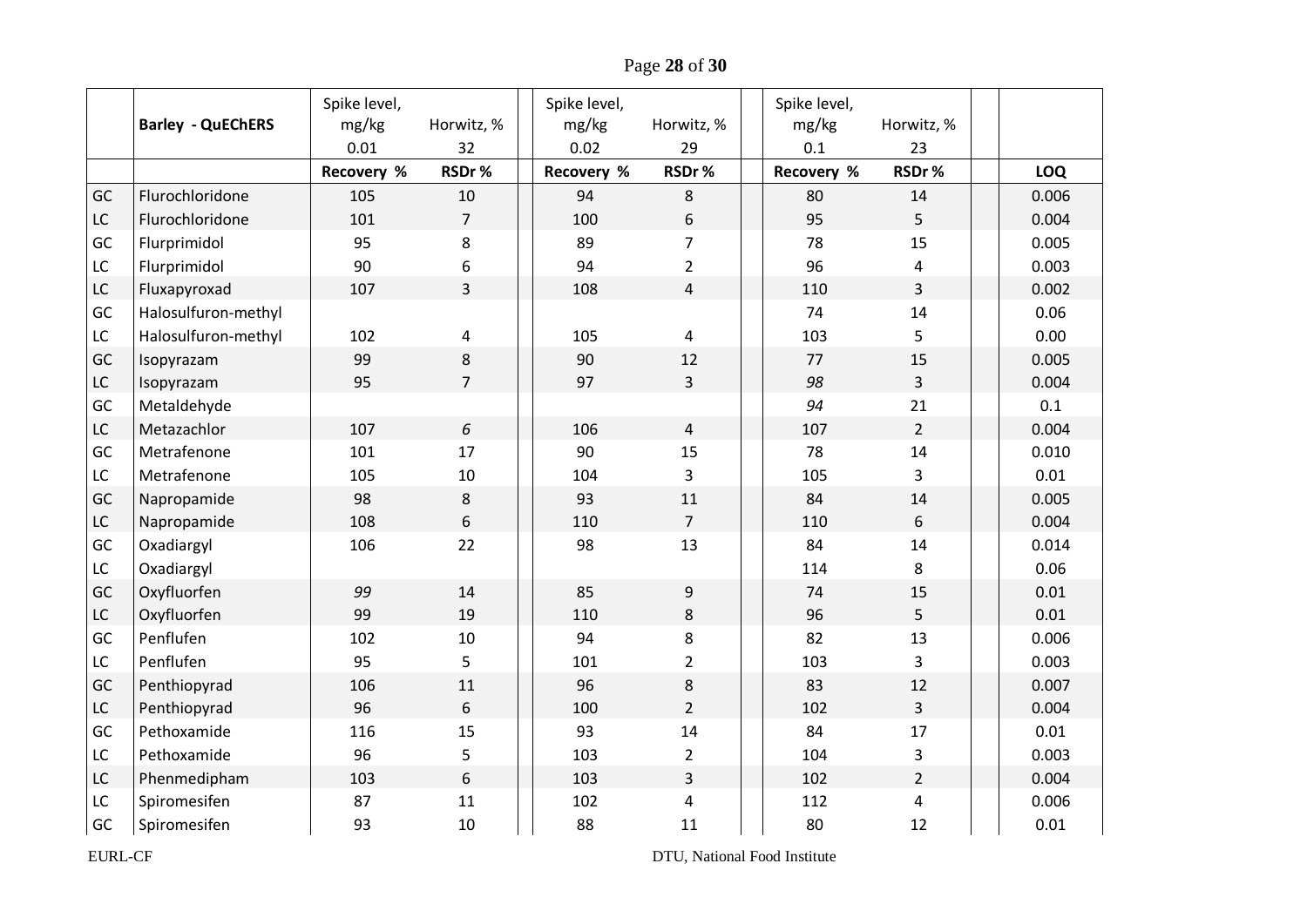Page **29** of **30**

|    | <b>Barley - QuEChERS</b> | Spike level,<br>mg/kg<br>0.01 | Horwitz, %<br>32 | Spike level,<br>mg/kg<br>0.02 | Horwitz, %<br>29 | Spike level,<br>mg/kg<br>0.1 | Horwitz, %<br>23 |            |
|----|--------------------------|-------------------------------|------------------|-------------------------------|------------------|------------------------------|------------------|------------|
|    |                          | <b>Recovery %</b>             | RSDr%            | Recovery %                    | RSDr%            | Recovery %                   | RSDr%            | <b>LOQ</b> |
| GC | Terbuthylazine           | 100                           | 10               | 94                            | 10               | 77                           | 18               | 0.006      |
| LC | Terbuthylazine           | 93                            |                  | 95                            |                  | 96                           |                  | 0.002      |
| GC | Tritosulfuron            | 85                            | 15               | 84                            | 10               | 73                           | 15               | 0.008      |